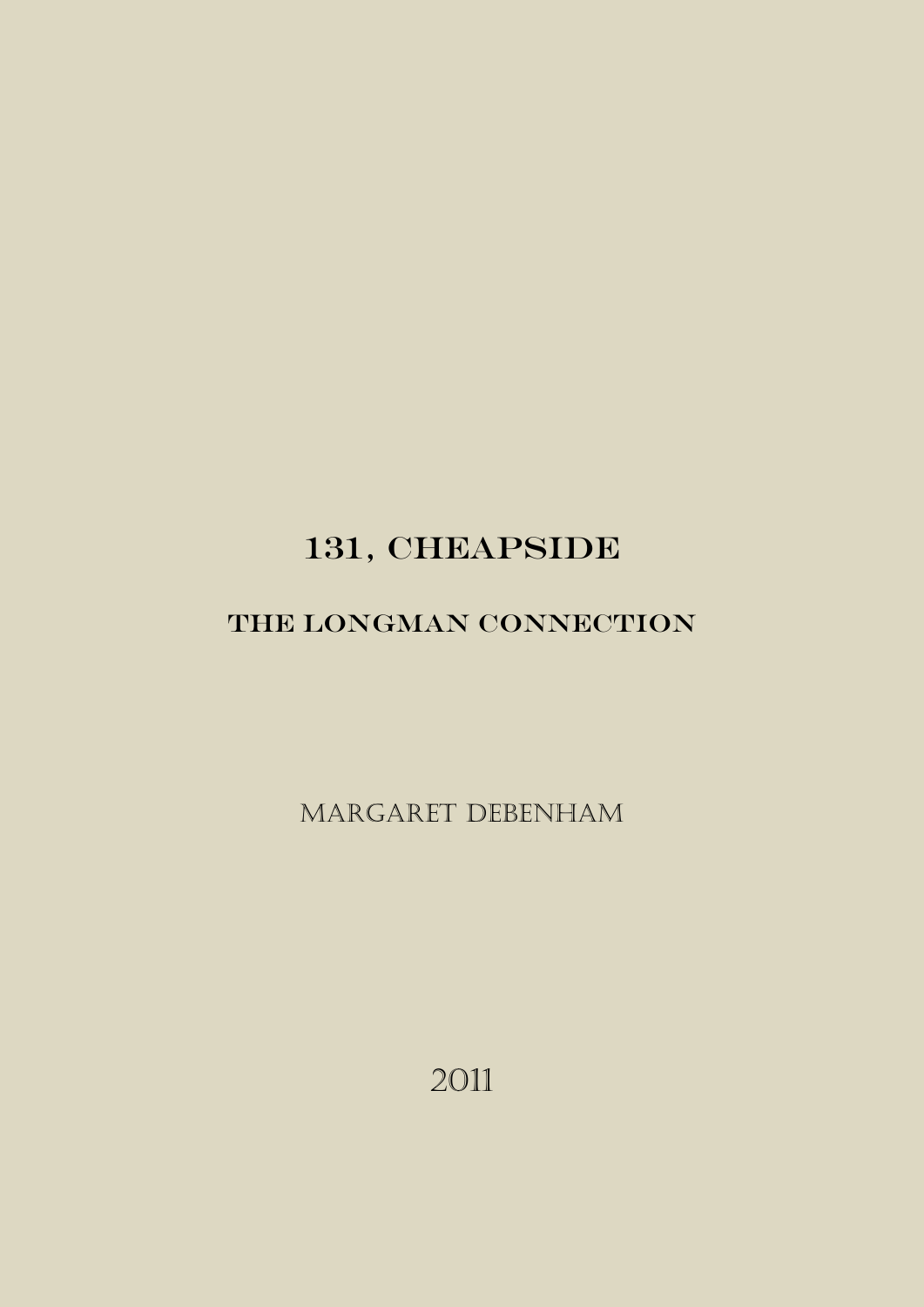#### **Acknowledgements**

I wish to thank Professor George S. Bozarth of the University of Washington, Seattle and Michael Cole for kindly reading and commenting on an earlier draft of this paper. Their suggestions for additions and changes have been invaluable.

The tale recounted here is a sequel to that told in the earlier paper co-authored by George Bozarth and myself:

George S. Bozarth and Margaret Debenham. 'Piano Wars: The Legal Machinations of London Pianoforte Makers, 1795–1806' in *Royal Musical Association Research Chronicle* Vol. 42 (2009). London: Royal Musical Association, pp 45–108. ISSN 1472–3808.

### **About the author**

MARGARET DEBENHAM is an independent scholar living in Suffolk. She was awarded her doctorate at The Institute of Educational Technology, The Open University, UK in 2001. In retirement she continues to maintain an active interest in exploring innovative uses of Computer Mediated Communication (CMC), in particular the use of internet based resources as a research tool to locate and obtain historical primary source material in the Arts and Humanities field — in this instance historical musicology.

Citation: Debenham, M. (2011) *131*, *Cheapside: The Longman Connection.* Margaret Debenham: website publication [\(www.debenham.me.uk\)](http://www.debenham.me.uk/)

Copyright © Margaret Debenham 2011. All rights reserved.

Permission is given for one copy to be made of this paper for the purposes of personal private research only. No part of it may be reproduced for any other purpose without the express permission of the author.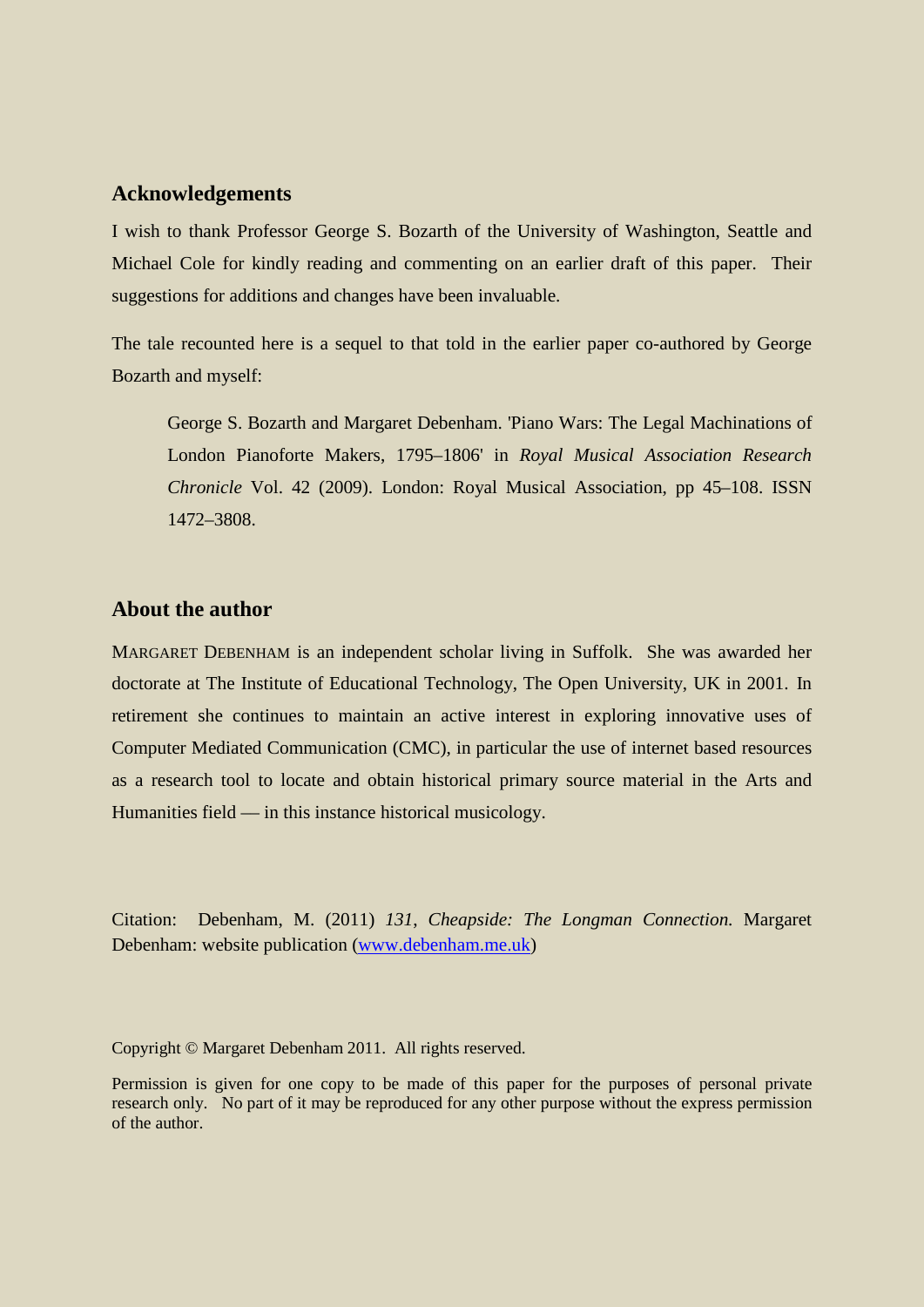# **Abstract**

Recently identified court documents relating to a case brought in the Court of Chancery in 1806 by William Shaw and John Jeyes against John Longman and Frances Loftis (alias St. John), $\frac{1}{1}$  $\frac{1}{1}$  $\frac{1}{1}$  the long-term mistress and executrix of the music and musical instrument seller James Longman (1740–1803), reveal more of the increasingly desperate and unscrupulous behaviour to which the latter resorted in 1801, before his second incarceration in the Fleet Prison for debt. The evidence that emerges from these documents lends weight to the claims of Muzio Clementi and his partners that James Longman was guilty of double dealing, as previously described by George Bozarth and myself in our paper '*Piano Wars: the Legal Machinations of London Pianoforte Makers, 1795–1806',* 2009 [2](#page-13-1) (hereafter referred to as *Piano Wars*).

The testimony of the defendant, John Longman, of 131, Cheapside, a relative of James Longman and his brother John, chronicles a sorry saga of deception and betrayal of trust. John relates how early in the year 1801 he had been persuaded to assign a one third share of his new barrel organ patent to his kinsman for a pittance on the basis of James' grandiose promises that he would go into business with him and make his fortune. James, he says, had claimed that the new business would then garner most of the trade of Muzio Clementi  $& Co.$ — this at the time when James was still employed by them. Jameshad later re-assigned this promised third share of the patent rights to one William Shaw as surety for a debt. As we shall see, the 1806 case in question centres around the dispute that arose in consequence of this transaction, some three years after James Longman's death in 1803.

The picture that emerges of James Longman is of a flawed character––charming, gifted, and persuasive undoubtedly, but beneath this facade a calculating, manipulative, and selfserving persona. Here was a man prepared to abuse the trust of colleagues, friends, and even members of his close family without compunction.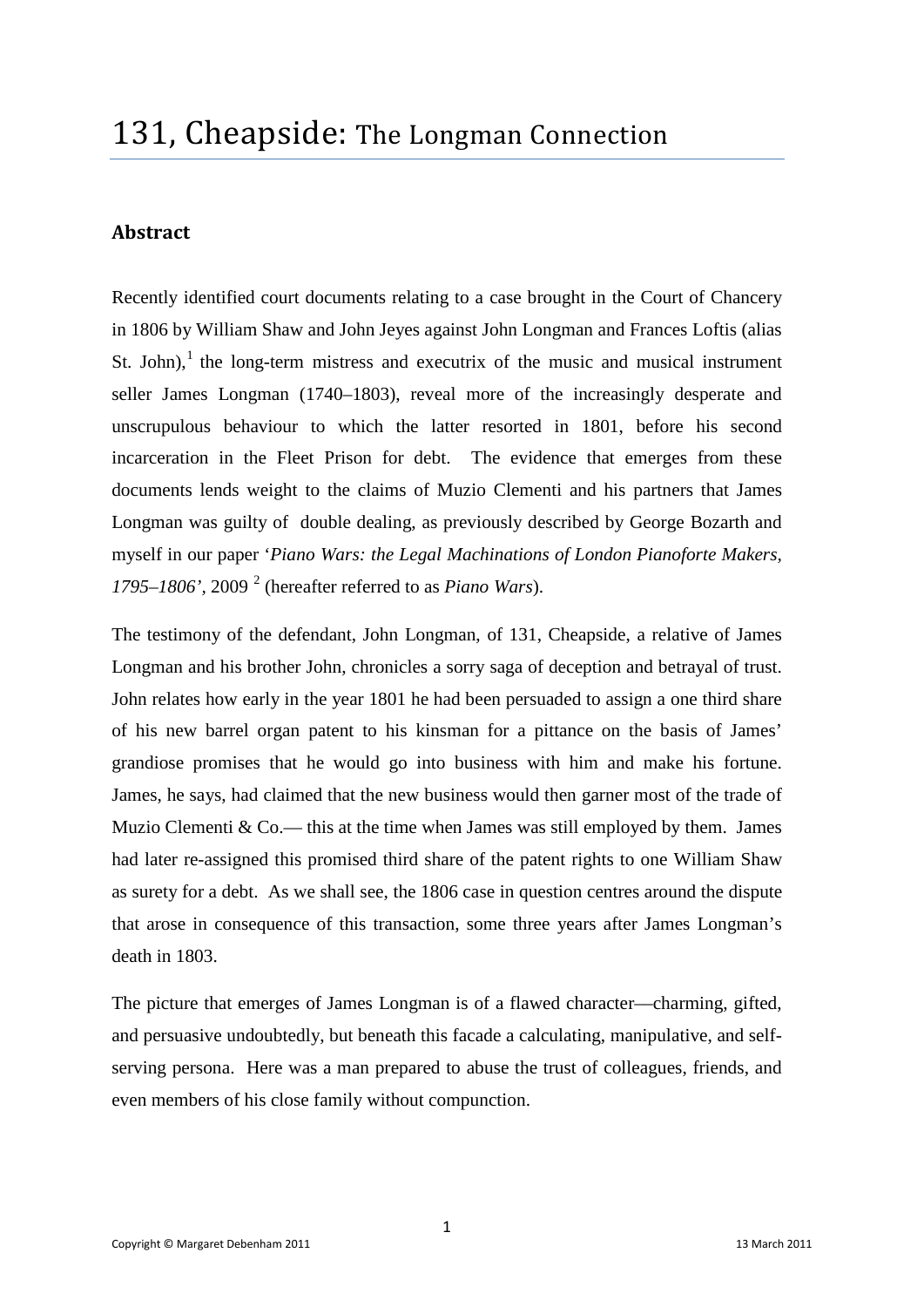# **William Shaw and John Jeyes** *v***. John Longman and Frances Loftis (alias St. John), 1806**

In November 1803 James Longman departed this life whilst languishing in the Fleet Prison where, for a second time, he had found himself incarcerated for debt. He left behind a legacy of debt, deceit, and betrayal affecting former colleagues and family alike which, as we shall see, continued to reverberate for years to come. An obituary in *The Monthly Magazine* in 1803 provides a revealing glimpse of the level of his self-delusion at the end of his life, defiantly proclaiming from jail that his business was still owed £70,000!

In the Fleet prison, aged 63, Mr. J. Longman, formerly the principal partner in the musical manufactory in Cheapside. Mr Longman served his time at Johnstone's [*sic*] music warehouse, opposite Bow-church. Without the advantage of education, this gentleman, by superior sagacity and strength of intellect, established a musical connection superior to any other in Europe; and likewise introduced into celebrity a number of capital performers, &c. His finances, however, were affected by the common misfortunes of the continent. Mr. Longman, who, according to his own account, had 70,000*l*. owing to his establishment of Cheapside, Tottenham Court- road, &c. was compelled to have recourse to a statute of bankruptcy; a remaining contingent of which immured him in the Fleet prison, where, borne down by the severe pressure of a "wounded spirit," [*sic*] he was suddenly seized with a pleuritic complaint, which terminated in his dissolution.<sup>[3](#page-13-2)</sup>

As described by Bozarth and Debenham in *Piano Wars,* in 1802 Muzio Clementi and his business partners alleged that James Longman had been guilty of double dealing, as clearly stated in their Answer to a case brought against them by Longman and three of his creditors, William Styan, Henry Hovill and Joseph James the same year.<sup>[4](#page-13-3)</sup> This case centred on Longman's claims to certain payments he maintained were due to him from the sale of each square pianoforte made to the innovative design of William Southwell's 1794 patent for a 'pianoforte with additional keys'. [5](#page-13-4) Clementi and his partners claimed that he had worked against their interests and in pursuit of his own whilst employed as a manager for their business, formerly the Longman & Broderip partnership which had been bought out from the Assignees of their bankruptcy in 1798.<sup>[6](#page-13-5)</sup> These court documents catalogue a long litany of grievances, claiming that James Longman had violated his contract by: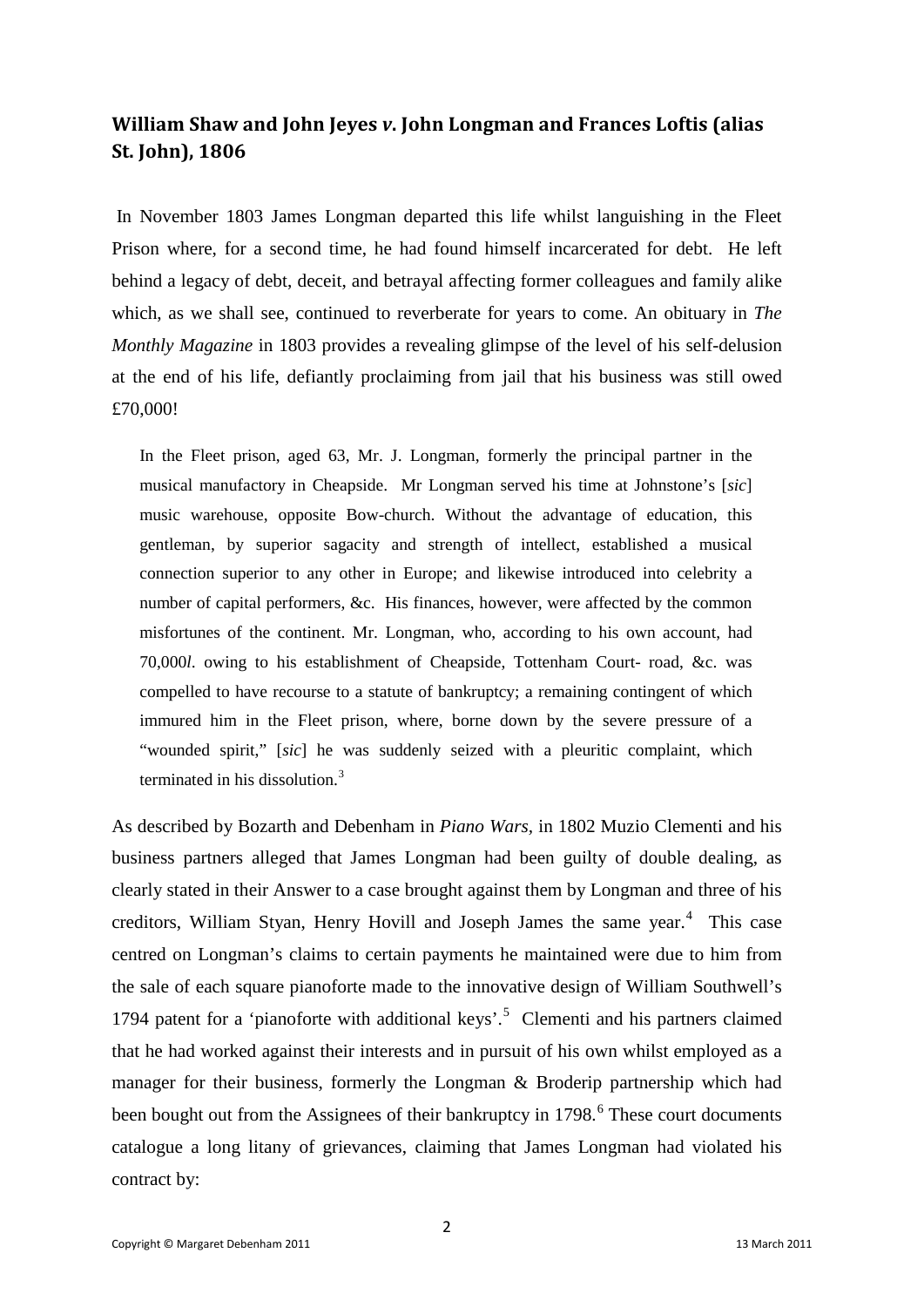- 1. purchasing and selling instruments and selling other materials 'on his own account';
- 2. engaging himself in another business with a Dr. Barton;
- 3. advising tradesmen and manufacturers not to contract with Longman, Clementi & Co.;
- 4. purchasing the rights to music, and publishing and selling it on his own;
- 5. offering to assign the licence to build Southwell-type pianos to others;
- 6. attempting to seduce manufacturers and workmen from the service of Longman, Clementi, & Co.;
- 7. neglecting his work for Longman, Clementi, & Co.;
- 8. employing other means of 'injuring and prejudicing' Longman, Clementi, & Co.; and
- 9. depriving Longman, Clementi, & Co. of 'considerable profits and gains' they would otherwise have realized.<sup>[7](#page-13-6)</sup>

As Bozarth and Debenham further reported, James Longman and his creditors continued to fight the case, bringing an amended Bill before the Court of Equity on 17 January 1[8](#page-14-0)03, to which Clementi & Co. made another robust response on 23 June of that year. $8$ But before matters could be settled, Longman died in the Fleet prison on about 11 November,<sup>[9](#page-14-1)</sup> shortly after making a will in which he named his long standing mistress, Frances Loftis (alias St. John––hereafter referred to as Frances Loftis) as his executrix. Along with the creditors Styan, Hovill, and James, Frances Loftis attempted to re-open the case in 1804, but (devastatingly for William Southwell) this time Clementi & Co. claimed that Southwell's 1794 patent was not an original or new invention and was in general use, and for that reason was not sustainable at law. They based their argument on the fact that Southwell had abandoned his action against the firm of John Broadwood & Son for infringement of his Patent Right in  $1803$ ,<sup>[10](#page-14-2)</sup> 'being sensible, as these Defendants believe, that he could not succeed therein declined to try the Question and abandoned the Action'. $^{11}$  $^{11}$  $^{11}$ 

Our story resumes some three years later, when on 22 April 1806 William Shaw of Red Lion Street in the Parish of St Andrew Holborn<sup>[12](#page-14-4)</sup> and John Jeyes of Charlotte Street<sup>[13](#page-15-0)</sup> filed a Complaint in the Court of Chancery<sup>[14](#page-15-1)</sup> against John Longman, organ builder of 131, Cheapside and Frances Loftis, in her capacity as James Longman's executrix.[15](#page-15-2)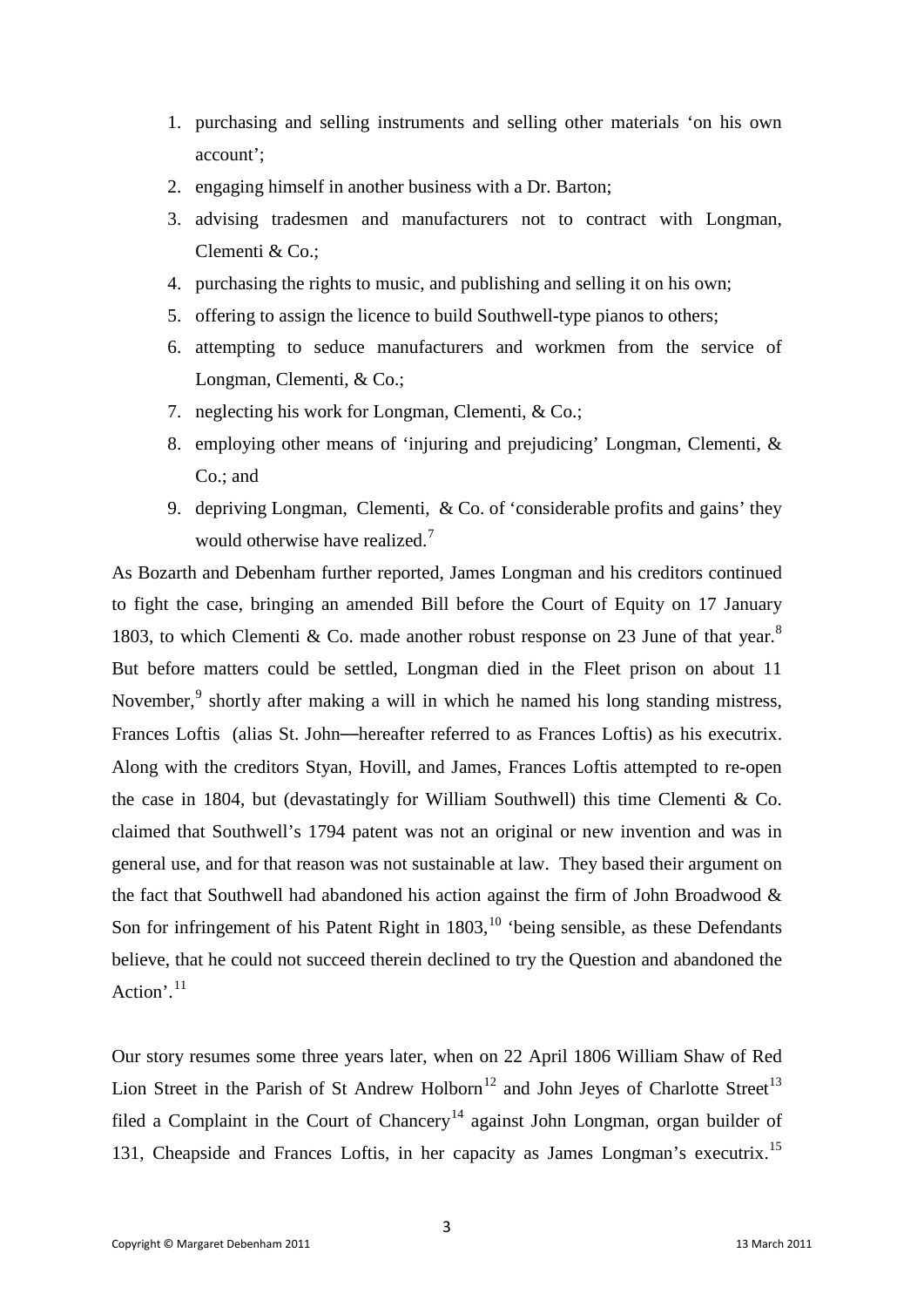Shaw appears in directories of the period as a French-horn and trumpet maker; $^{16}$  $^{16}$  $^{16}$  it is reasonable to surmise that he had been a supplier of James Longman who had failed to receive payment for the musical instruments he had provided. John Jeyes is indentified as an attorney-at-law who represented James Longman at the time of the disputed dealings over a novel barrel organ design, patented by John Longman in  $1801$ <sup>[17](#page-15-4)</sup>. The original court documents relating to this case, extant in The National Archives, Kew<sup>[18](#page-15-5)</sup> and newly identified by the author, contain convincing evidence to support Clementi & Co's earlier claims of Longman's duplicity. They also unequivocally make clear that the John Longman in this case was *not* James' brother (who had been in partnership with Clementi & Co.), <sup>[19](#page-15-6)</sup> but a relative of both of them who had trained as a musical instrument maker and had been employed by Clementi & Co.<sup>[20](#page-16-0)</sup>

Shaw and Jeyes claim that they were entitled to the profits accruing from one third of the rights to John Longman's barrel organ patent, which, they argued, had been assigned to Shaw by James Longman. At the time of filing the patent on 27 January 1801, John Longman was living at Penton-street, Pentonville, and by 9 December in the same year he had commenced in business at 131, Cheapside.<sup>[21](#page-16-1)</sup> Reading the testimonies in this case for the first time, I found myself enthralled, gripped by the first hand evidence of James Longman's unscrupulous behaviour unfolding before my eyes! The story is re-told here as an account drawn from their own words.

#### **The Complaint of William Shaw and John Jeyes, 22 April 1806**

The complaint of William Shaw of Red Lion Street in the Parish of St Andrew, Holborn, and John Jeyes of Charlotte Street against John Longman, organ builder of Cheapside was filed in the Court of Chancery on 22 April 1806. The case, which was heard by Lord Thomas Erskine, concerned a dispute over the rights to a one-third share in a patent of invention for an improvement in barrel organs granted to John Longman on 27 January 1801. Shaw and Jeyes alleged that two weeks after receiving his patent John Longman had agreed to sell such a share to James Longman and that John Jeyes, acting as the agent of James Longman, had paid five pounds in partial payment of this agreement. They also alleged that John Longman had signed a memorandum which read: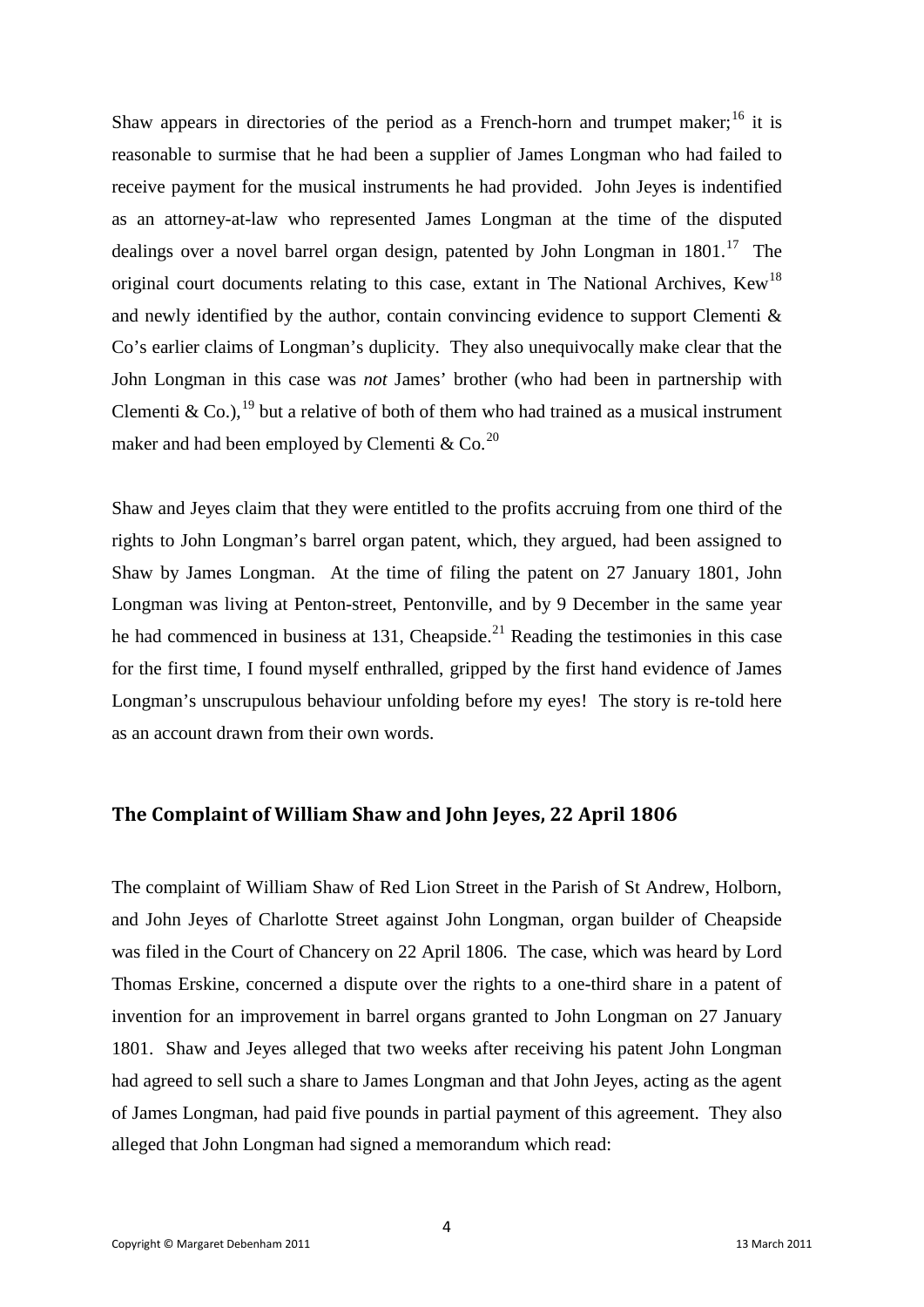Received on the tenth day of February 1801 of Mr John Jeyes the sum of five pounds on Account of Thirty three pounds nine shillings being the Consideration for one third part or share of my Right and Interest of and in all Profits and Interest to arise thereby or therefrom and I do hereby promise and agree to execute unto the said John Jeyes or any other person he shall at any time hereafter require an Assignment of such third part of such Patent and in the meantime and until such Assignment shall be made to account with him for the profit to arise thereby.<sup>[22](#page-16-2)</sup>

Jeyes stated that he acted as the business agent of James Longman and that the five pounds he had handed over had been his client's own money. At about this time James Longman had fallen into debt to William Shaw to the tune of  $\text{\pounds}100$ . As surety for this debt, Jeyes claimed, an indenture of assignment had later been made between John Longman, James Longman, William Shaw, and himself on 7 August 1802. According to his account, this document recorded Shaw's undertaking to pay to John Longman the balance of £28. 9s––an amount equivalent to the sum James Longman had himself previously agreed to pay John for a one-third share in the patent rights. Jeyes and Shaw asserted that this transaction was intended not only to cover James Longman's debt, but also to transfer to Shaw the additional benefits and profits accruing from ownership of this share of the patent rights, as well as all his costs and charges. A sum of five shillings was said to have changed hands to mark this transaction.

Shaw and Jeyes went on to claim that since James Longman's death and the appointment of Frances Loftis as his executrix, they had called on John Longman on a number of occasions and requested him to account for the profits that had accrued from the sale of patent barrel organs and that he had refused to do so repeatedly. They maintained that on some occasions he had claimed he had never entered into such an agreement, while on other occasions he said he could not agree to their demands without the consent of Frances Loftis. He had also threatened to assign his rights to some other person to prevent Shaw and Jeyes from benefitting. On her part, Frances Loftis had insisted that James Longman did not sell or assign his share of the patent rights to William Shaw.

#### **The Answer of John Longman, 12 July 1806**

John Longman's answer to this Bill of Complaint, filed on 12 July 1806, provides illuminating revelations about James Longman and his business dealings with his kinsman in 1801–02. John began by clarifying his own relationship with James Longman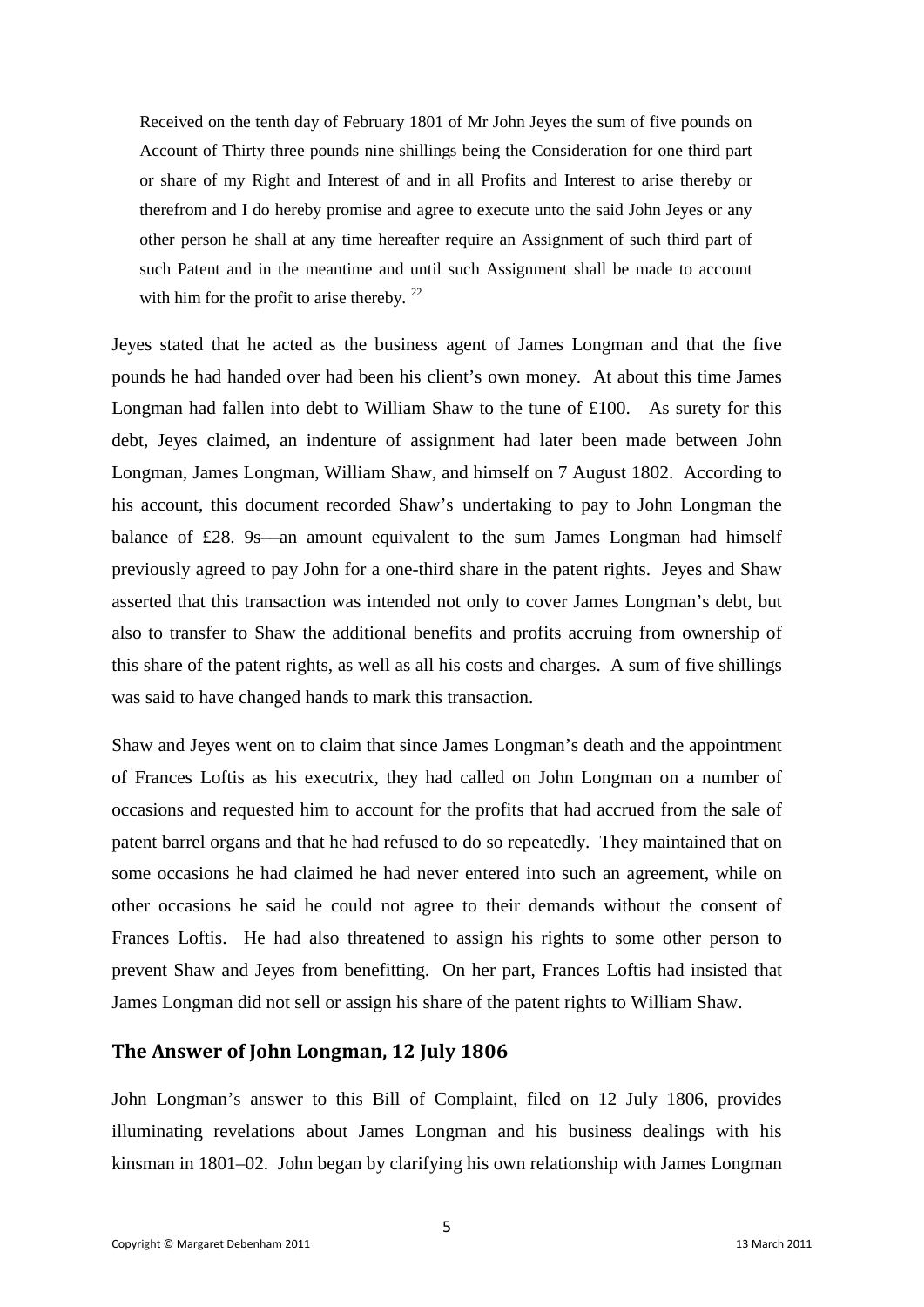and James' brother John, explaining that was related to both of them.<sup>[23](#page-16-3)</sup> He had himself trained as a musical instrument maker and worked in that capacity for the firm of Longman, Clementi & Co. James Longman had, he said, professed great regard for him and promised to do all the good in his power to promote him in business, as soon as he was able to extricate himself firstly from his concerns and engagements with his partnership with his brother, secondly from the covenants under which he was bound with him and others, and lastly from a law suit in the Court of Chancery in which he was involved that concerned this partnership.

John Longman went on to confirm he had indeed obtained letters patent for a new design for a barrel organ in 1801 and that several conversations had taken place between himself and James on the subject of their engaging in business together. Holding that objective in mind—and mainly to insure that James Longman *would* join him in business—he had been persuaded to promise James an assignment of one third of his patent right. However, it had been understood and, he emphasised, positively agreed, that James was not to have access to any share or profit from such a third share until such time as he was able to effect a dissolution of his partnership with his brother John and Muzio Clementi and therefore be free to join the Defendant as he had proposed.

John went on to explain that by arrangement he had met with James Longman and John Jeyes, an attorney whom he believed to have been employed by James, at the house of a close friend of James—a gentleman of unspecified name—in Berners Street, London. During this meeting the subject of an assignment of one third of the patent right had again been raised. James had 'sweet talked' him, extolling the great business benefits and connections that would result from having him as a partner and promising that he would take a shop under or near the Royal Exchange and another in Cheapside and would personally attend there. James had boastfully declared that he would advertise to the world that he had declined his former partnership and that as a result he would take away nearly the whole of the trade of Longman, Clementi  $\&$  Co and gain it for the new business!

John claimed he had been induced to sign a paper or receipt for £5, John Jeyes having said it was necessary that some money should change hands to mark the transaction. However, James Longman had declared he had no ready money on his person and had airily requested Jeyes to provide some, whereupon Jeyes had taken £5 from his pocket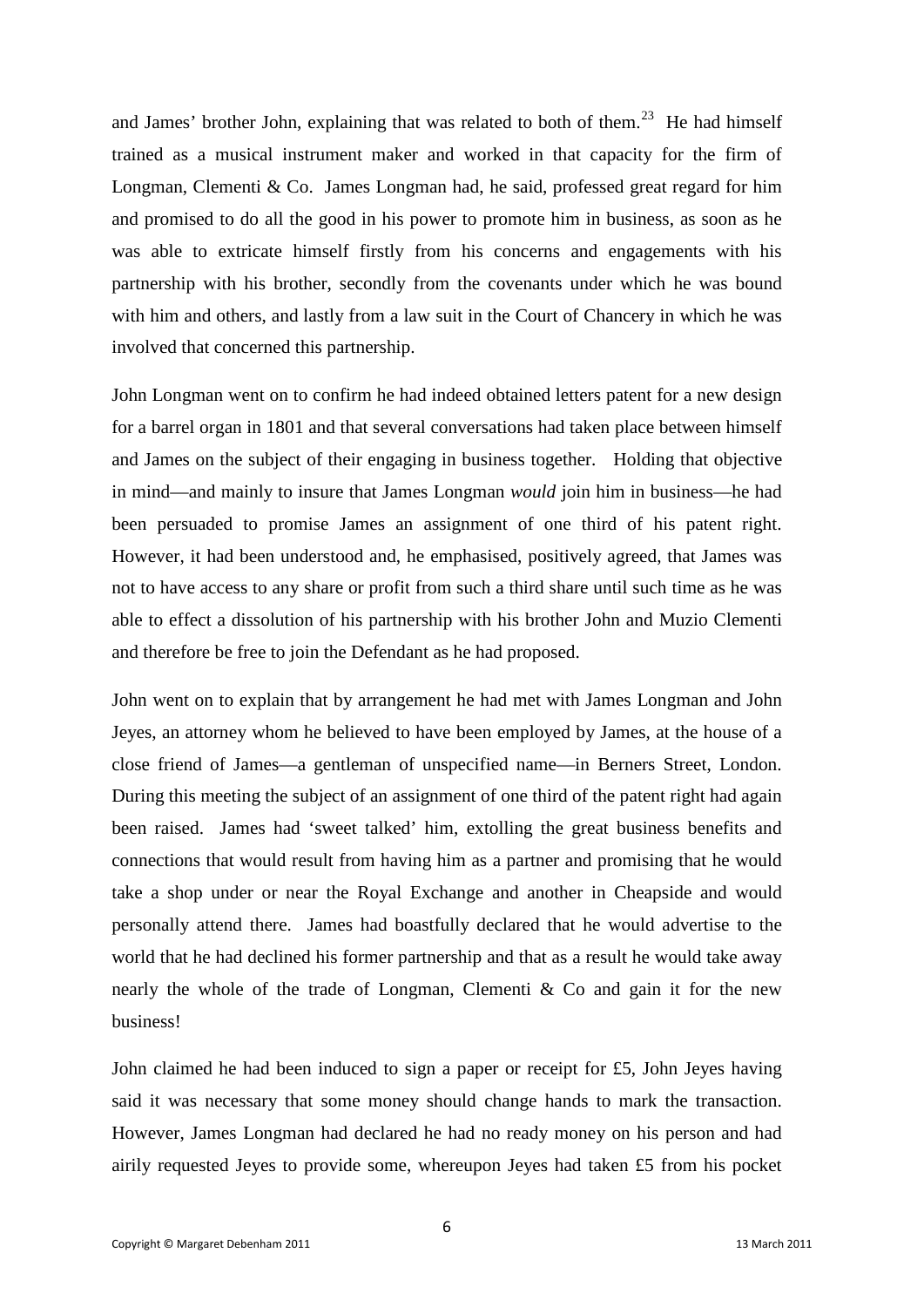and handed it to James, who in turn handed it to John. According to John, he had immediately handed it back to one of them—though he was unable to recall to which one, it being so long after the event. Picture, if you will, this farcical scene. As we shall see shortly, it becomes clear that John was coerced into agreeing to this transaction purely to further James Longman's own devious ends. In modern parlance, John had fallen victim to the 'hard sell'!

At the conclusion of this meeting in Berners Street, James Longman had called the gentleman whose house they were visiting into the room where John Longman and a mutual friend were chatting. In their presence he had requested that this gentleman witness his words, for John's reassurance. According to John, the gist of this verbal agreement was similar to that previously discussed, that is to say that James was not to have any profit, benefit, or advantage from the patent until he had extricated himself from his connection with Muzio Clementi, to whom he was bound. Once he had achieved that, he had promised that he would become active in conjunction with John Longman and be of service to him and employed in his business—or words to that effect. In particular, John claimed, it had been agreed that James should not receive any benefit until his name could appear as a participant in the business. John ruefully went on to report that James Longman never did manage to effect a dissolution of the partnership with Clementi or disengage himself from it.<sup>24</sup> Nor, John self-righteously protested, did James ever subsequently act with him, provide any kind of service or advantage to him, or ever claim any sort of benefit from John Longman's trade or any right or title to it. [25](#page-17-0)

John then asserted he had no recollection of any later indenture of assignment being made, as had been claimed by Shaw and Jeyes. He denied that he had ever agreed to sell his patent share to James, except in the way he had earlier described. With the benefit of hindsight, he had come to realise that James Longman had assigned the share of the patent to William Shaw to answer his own 'pressing purposes'––in other words to cover his debts. Shaw had recently requested that John execute a deed, and he had refused. He protested that, although he was fully aware that James Longman had died, he knew nothing about the terms of his will, nor whom he had appointed as his executrix, nor anything about the assertions of Frances Loftis, except that she had never claimed anything from him in respect of the patent.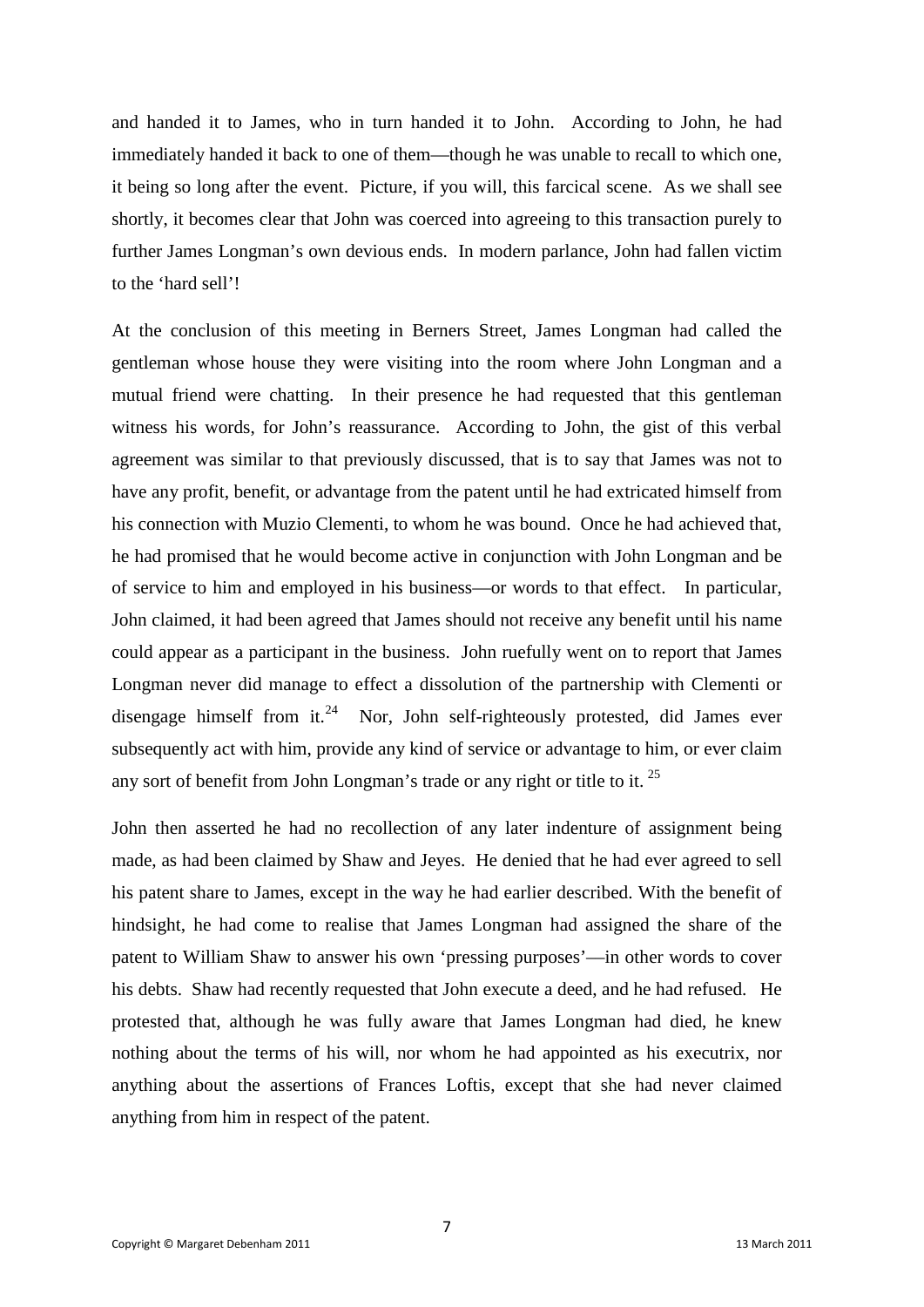John insisted he had not made any profits from the patent. On the contrary, he asserted, he had lost considerable sums and was in arrears, partly as a result of James Longman's vain promises, since he had invested a great deal of his own money in the business in expectation of advantage from the patent, anticipating James' patronage. He had been unable to recoup this outlay because this patronage had never materialised, despite the fact that James had agreed to join in the venture and to bring along his very extensive connections and numerous friends, customers, and acquaintances to purchase organs. He denied ever threatening to convey or assign the patent right to anyone else, but indignantly maintained he had the right to do so, if the opportunity arose. Finally, he requested that the case brought against him be dismissed and appropriate costs awarded to him.

#### **The Answer of Frances [St. John] Loftis, spinster, 17 October 1806**

In October 1806 Frances Loftis filed her own separate answer to the Shaw and Jeyes Complaint, proclaiming that she believed John Jeyes *had* agreed to purchase and John Longman *had* agreed to sell a portion of his patent right as described. John Jeyes, she said, had acted as the agent and on behalf of James Longman, now deceased. She believed that Jeyes had paid John Longman the sum of money mentioned, that John signed a receipt or memorandum and that he had agreed to assign and convey the patent right to John Jeyes, or to any such person as he should direct. She argued that James Longman had therefore become entitled to the benefit of the agreement.

Subsequently, she said, Jeyes and James Longman had agreed to assign all their rights in the patent to William Shaw as security against James Longman's debt to him of £100, and an indenture had been made to that effect. Later, Shaw and Jeyes had tendered the sum of £28 9s.—the balance of the consideration money—to John Longman, but, so she understood, he had refused to accept it. She contended that as James Longman's Executrix she should be entitled to the same interest as James Longman would have had and therefore to the surplus profits of the one third of the patent right in question, after paying William Shaw the debt due to him. Finally, she submitted to the court that John Longman should undertake to do this for the benefit of James Longman's estate, and she asked to be dismissed from the court with her reasonable costs paid.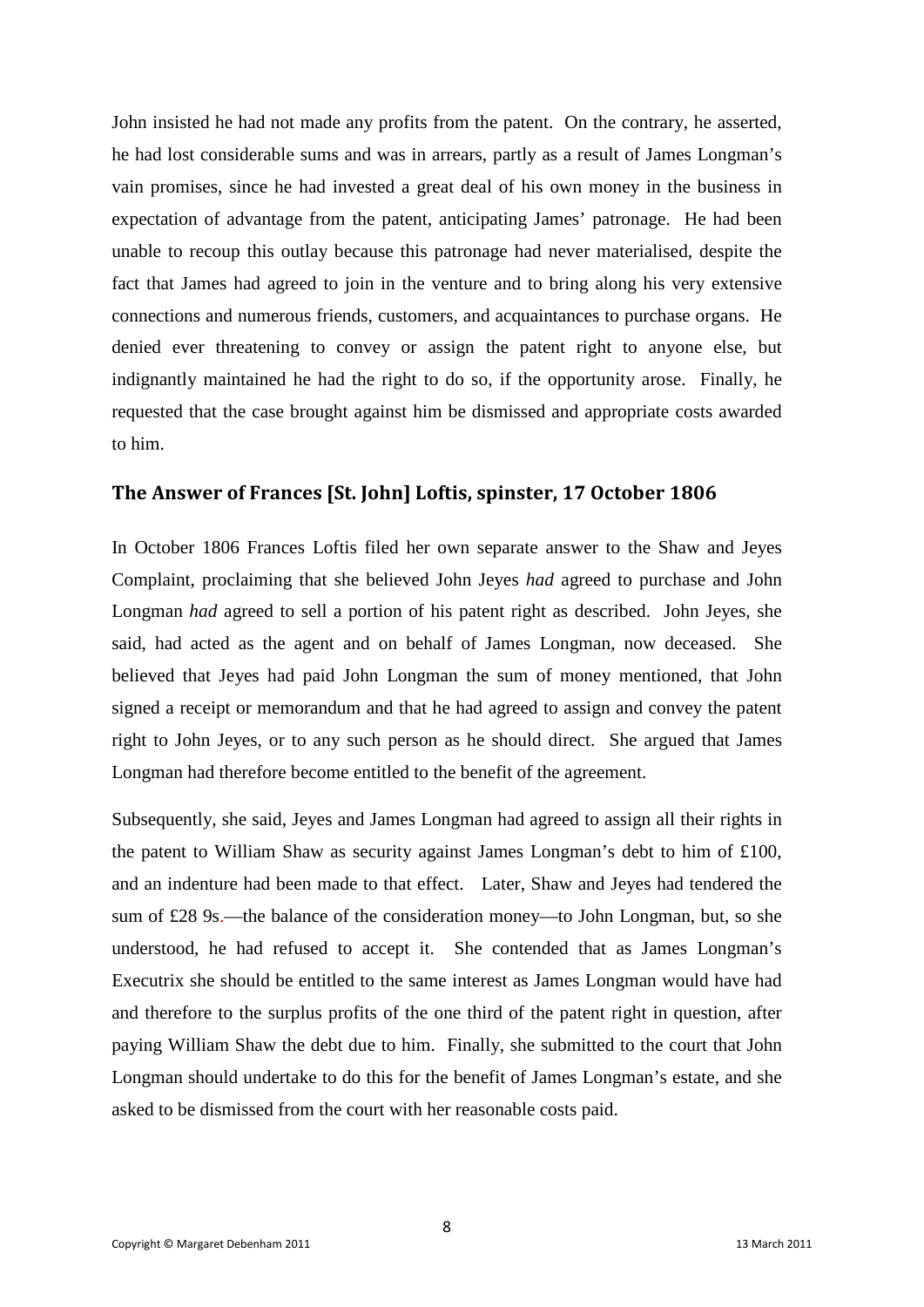No record of the judgement in this case has been located, but the fact that John Longman continued in business in Cheapside for many years after  $1806<sup>26</sup>$  $1806<sup>26</sup>$  $1806<sup>26</sup>$  would suggest that it was probably dismissed.

**~~**

At this point it becomes interesting to consider this evidence in the light of other relevant contemporary sources also recently located by the author. An advertisement placed in *The Morning Post* on 9 December 1801 records the business address of Longman and Co. as 'No. 131 Cheapside (from 26)', thus providing corroborative evidence of the date by which John Longman established his business at this address. A transcription of this advertisement is given below:

#### ARTAXERXES

In the Press, and speedily will be published, by Longman and Co. No. 131, Cheapside (from 26), THE favourite Duet, "Fair Aurora!" and "For thee I live", arranged with all the variations and embellishments introduced by Mrs. Billington and Mrs. Mountain. With an Accompaniment for the Piano Forte, by Dr. Busby.

Price 1s. each; together: 1s 6d.

 Improved Piano Fortes, which never fail in the operation of Touch, and cannot be exceeded for clearness and brilliancy of Tone, at 20 per Cent. under the usual prices.

 Longman and Co.'s Patent Barrel Organs, by which invention many great defects attached to the old system are entirely removed. Their improved Tone, with the qualifications of forming a whole Band, and their utility in Ball and Private Rooms, leave no doubt but that they will continue to receive that marked approbation which has been so amply displayed to the Patentee. Nothing but a trial (which is allowed gratis) is wanting to prove their superiority over any ever yet invented.

 $\rightarrow$  The next Number of The Bee will also contain some other Select Songs from the same Opera<sup>[27](#page-17-2)</sup>

Notwithstanding John's protestations to the contrary in 1806, the phrase '(from 26)' indicates that James Longman had some form of involvement in Longman and Co. by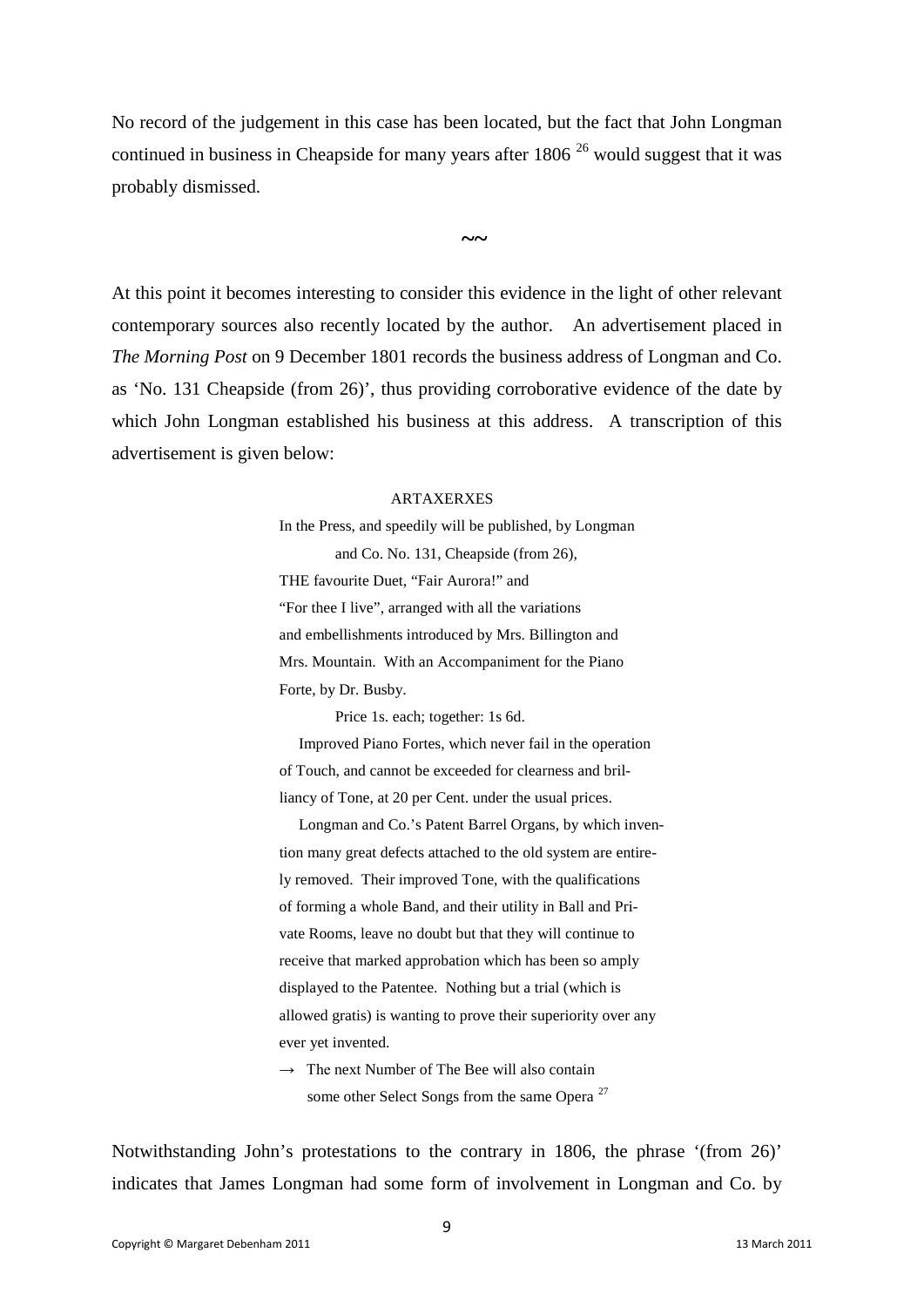December 1801, No. 26, Cheapside being the well-known former address of Longman & Broderip. So perchance John was a little more economical with the truth than he would have had the court believe!

As we can see, this 1801 newspaper announcement includes an advertisement for the publication of new music, which clearly indicates forthcoming activities in this aspect of the business; another item lists 'Improved Piano Fortes' at a discounted price. The type of instrument is not specified; however it is worthy of note that within a few years the firm is known to have been selling instruments with the same compass as William Southwell's 'pianoforte with additional keys' (patented in 1794), as is evidenced by two surviving five and a half octave pianofortes by [John] Longman and Co., 131, Cheapside. The first example has been dated *ca.* 1805 by its current custodians, the National Music Museum, University of South Dakota, but this is an estimate and the piano could been built earlier.<sup>[28](#page-17-3)</sup> The second example was sold at auction in London in 1997 and was described as having a name-board bearing the inscription 'New Patent | J. Longman' and having pierced fretwork.<sup>[29](#page-17-4)</sup> Furthermore, the distinguished historian and restorer of early keyboard instruments Michael Cole reports (private communication) that in the early 1990s he had consecutively on his bench two virtually identical pianos, which he dates *ca.* 1803–5, the one was signed 'New patent/ Muzio Clementi & Co,/ Cheapside, London', the other, 'Longman & Compy./ No 131 / Cheapside London'. Not only did they have identical grain in the timber, but they also had identical, distinctive inlay, and in his view they were undoubtedly made in the same workshop, using timber from one mahogany tree.<sup>[30](#page-17-5)</sup> Thus it is safe to conclude that Longman and Co. sold square pianofortes made by the same supplier as Clementi  $\&$  Co., at least in the case of this batch of instruments. Unless produced under the terms of the licence that William Southwell had granted to Longman & Broderip in 1794 and later modified to permit separate licences for James Longman and Frances Fane Broderip in 1796,<sup>[31](#page-17-6)</sup> pianofortes made to this design would have transgressed the rights of the patentee.

As described earlier, it was at this time that James Longman was locked in bitter dispute with Clementi  $\&$  Co, who had by then realised that James was actively working against their interests. In truth it was Muzio Clementi and his partners who had sought to extricate themselves from further involvement with him, icily displaying their distaste in their court statements when, to their chagrin, it had belatedly dawned upon them that, far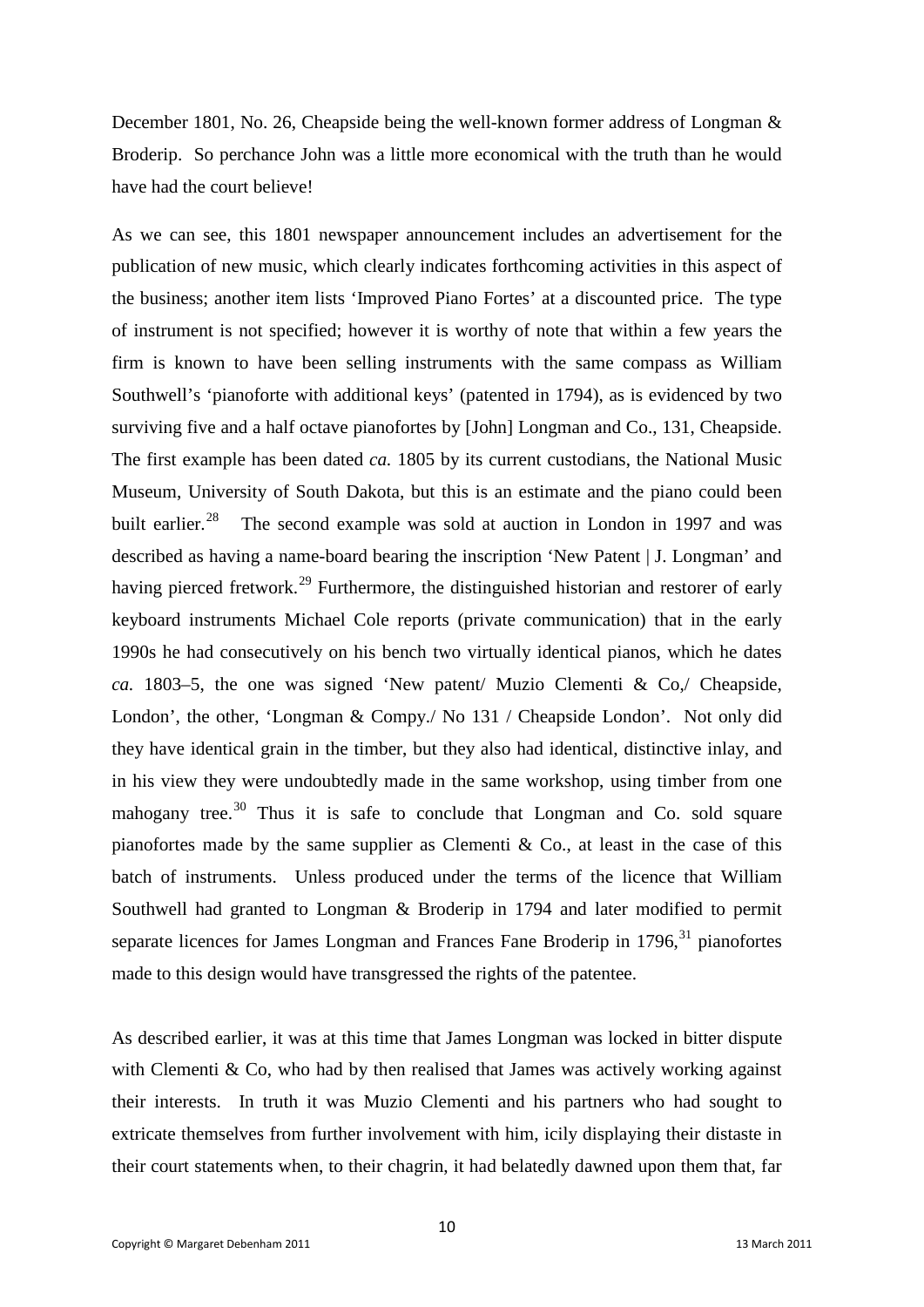from seeking to serve their business interests, James Longman had been plotting to damage them and to set up in business with someone else.<sup>32</sup>

In their Answer to the Complaint of Longman, Styan, Hovill and James on 23 July 1802, Clementi & Co had quoted verbatim a communication, dated 4 March 1802, received by them from James Longman's creditors, William Styan, Henry Hovill (a cooper of Wapping), and Joseph James. This document stated that on 15 January in the same year James Longman had assigned to them the profits that he claimed were due to him from the sales of each pianoforte made to the design of William Southwell's 1794 patent. The official court transcript of this letter shows it being signed by Hovill as 'Richard Hovill' rather than 'Henry Hovill'.<sup>33</sup> This discrepancy assumes importance in the light of an announcement that appeared in *The London Gazette* on 2 June 1804 recording the dissolution of a partnership of Richard Hovil, John Longman, and J. Seeley of Cheapside, Musical Instrument Makers! [34](#page-18-0) The name Hovil is an unusual one, and I have found it spelt interchangeably as 'Hovil' and 'Hovill' in several places. Furthermore, an announcement in *The London Gazette* in 1808 records the dissolution of the partnership of Richard Hovil Senior, Richard Hovil Junior, and Jos. Seeley, Coopers, carrying on in business in Great Hermitage Street, Wapping.<sup>[35](#page-19-0)</sup> The Hovil forename in this case is again Richard and the profession (cooper) and location (Wapping) tally. The name of J. Seeley appears in both the dissolution of this partnership and the earlier one with John Longman. In the light of this evidence it appears that Richard and Henry Hovill were in truth one and the same person—or at very least closely related––and that one of James Longman's debtors had in part been bankrolling John Longman's new business. This would account for the money owed to Hovill by James Longman. Wily fox that he was, James was entirely capable of using Hovill's name as a front in setting up a rival business with his kinsman John whilst attempting to extract himself from his agreement with Clementi &  $Co.$ 

John Longman's testimony in his Answer to Shaw and Jeyes Complaint of 1806 contributes new evidence to the James Longman story, vindicating the accusations of Muzio Clementi and his partners that James had been guilty of duplicity whilst employed by them in the 'room' of his brother John of Milborne Port. Despite the bravado he displayed to the last, beneath that charismatic, entrepreneurial public facade lay a calculating, manipulative, and self-serving persona. Here was a man prepared to abuse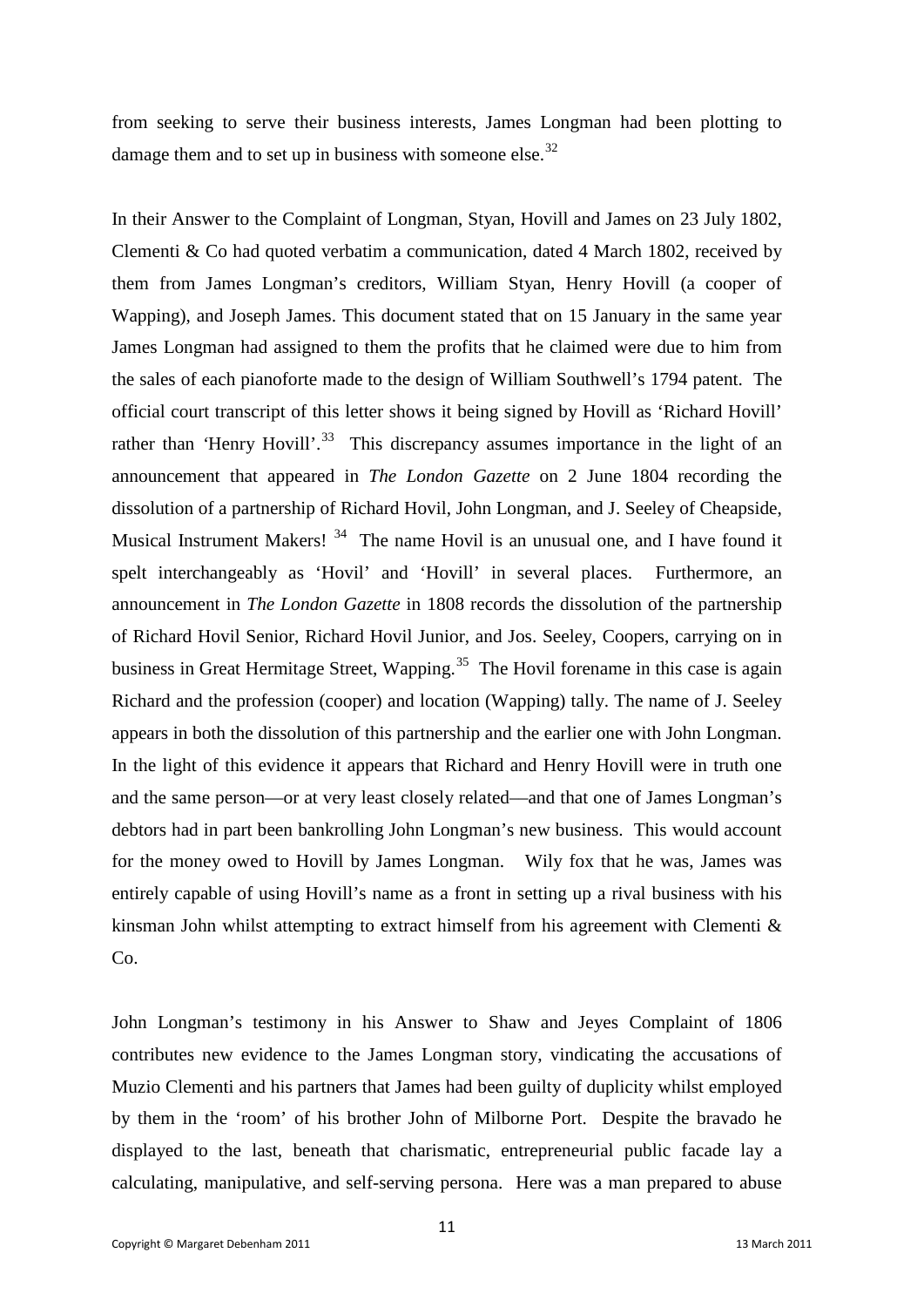the trust of colleagues, friends, and even members of his close family without compunction. A sorry tale indeed!

> *Oh! what a tangled web we weave When first we practise to deceive![36](#page-19-1)*

## <span id="page-13-0"></span>Notes

**.** 

<sup>1</sup> The National Archives Kew, C13  $70$  001 and 002; C13  $71$ .

<span id="page-13-1"></span><sup>2</sup> George S. Bozarth and Margaret Debenham, 'Piano Wars: The Legal Machinations of London Pianoforte Makers, 1795–1806' in *Royal Musical Association Research Chronicle* 42 (2009): 45– 108 (hereafter *Piano Wars*). This paper documents a number of instances of unscrupulous behaviour on the part of James Longman, including evidence drawn from the Chancery Master's report of 28 July 1796 submitted to Lord Loughborough (The National Archives, Kew, B1/93 pp.68–73) that described his investigations into the background and circumstances leading to the bankruptcy of the firm of Longman & Broderip (see *Piano Wars*, 51–2 and 83 [Appendix 1, Document 101).

<span id="page-13-2"></span><sup>3</sup> *The Monthly Magazine or British Register* 16/2 (1803): 481.

<span id="page-13-3"></span><sup>4</sup> The National Archives, Kew, C13/29/34 (two folios): Court of Equity: Joint Answer of John Longman, Clementi, Hyde, Collard, Banger, and Davis to Bill of Complaint of 24 March 1802 of James Longman and his creditors, Styan, Hovill, and James. (First reported in Bozarth and Debenham, *Piano Wars*, 67)

<span id="page-13-4"></span><sup>5</sup> On 15 January 1802 Longman had struck a deal with his creditors whereby he had assigned to them the income he had led them to believe was due to him from Longman, Clementi & Co. for past and future sales of patent pianofortes made to the design of William Southwell's seminal 1794 patent (the pianoforte with additional keys). Clementi & Co. robustly disputed the terms of Longman's arrangement with them, exposing the falsehood of Longman's complaint and establishing the validity of their own position (see Bozarth and Debenham, *Piano Wars*, 67–8)

<span id="page-13-5"></span><sup>6</sup> Bozarth and Debenham, *Piano Wars*, 66. The company was initially run by assignees following Longman & Broderip's bankruptcy in 1795 and bought out in 1798 by Muzio Clementi and partners, including James Longman's brother John, who subsequently left the partnership in 1800. The Haymarket side of the business went to Frances Fane Broderip and his new partner, Charles Wilkinson.

<span id="page-13-6"></span><sup>7</sup> First reported in Bozarth and Debenham, *Piano Wars*, 67.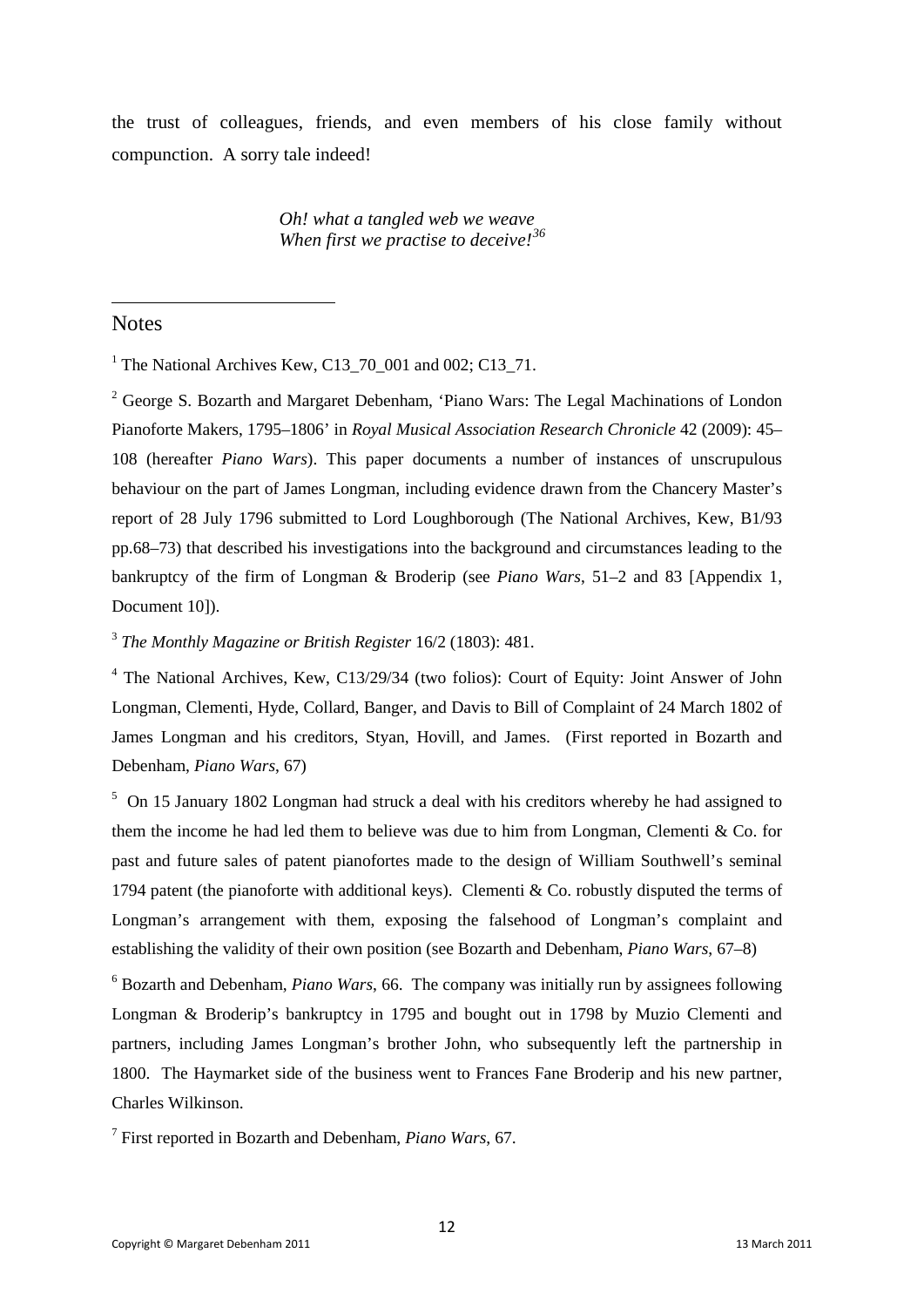<span id="page-14-0"></span><sup>8</sup> The National Archives, Kew, C13/29-003, and C13/29-004. See Bozarth and Debenham, *Piano Wars,* 71–75. The partnership between John Longman (brother of James) and Clementi & Co. had been dissolved on 28 June 1800. A formal settlement reached on 24 April 1801 was reported in *The London Gazette,* issue 15365 (12 May 1801): 542.

<span id="page-14-1"></span><sup>9</sup> James Longman made his will on 10 November 1803 in the Fleet Prison and died there within the next few days (The National Archives, Kew, Prob: 11/1405; transcript first published in Bozarth and Debenham, *Piano Wars*, 107 [Appendix 8]). His burial, aged 63, is recorded in the Parish Register of St Brides, Fleet Street, on 15 November 1803*,* thus confirming a birth year of 1740.Bozarth and Debenham have previously reported the date of his death as 20 November 1803 (*Piano Wars*, 75); however, my newly located record of his burial at St Bride's makes it clear that in fact he must have died a few days earlier.

<span id="page-14-2"></span><sup>10</sup> Bill of Complaint filed by William Southwell against John and James Broadwood for infringement of his 1794 patent (The National Archives, Kew, C13/2404–01: Court of Equity: 8 March 1803); The Joint Answer of John and James Broadwood to William Southwell's Bill of Complaint of 8 March 1803 (The National Archives, Kew, C13/2404–02: Court of Equity: 21 March 1803). This case was first reported in Bozarth and Debenham, *Piano Wars*, 84–5.

<span id="page-14-3"></span><sup>11</sup> The National Archives, Kew, C13/46–002, lines  $22-9$ .

**.** 

<span id="page-14-4"></span> $12$  Evidence that by 1778 William Shaw was established in business at Wardour-street, Soho, is provided by an advertisement placed by a young woman requiring a situation as a cook:

Anyone who wants such a person, please to direct for A.B. at Mr. Shaw's, French-horn Maker, Wardour-street, Soho, London (*St. James's Chronicle or the British Evening Post*, issue 2740 [October 3–6, 1778]: 2).

Two years later in 1780 another advertisement in a London newspaper, placed by a lady seeking a situation as a Housekeeper, gives one of two possible contact addresses as 'Mr. Shaw's, Frenchhorn maker, No. 18, Wardour-street' (*Morning Post and Daily Advertiser*, issue 2400 [4 July 1780]: 4). In the same year, Shaw's name also appears in a list of voters in the Westminster

Elections as a French Horn Maker in Wardour Street, Soho.

[\(http://www.londonlives.org/browse.jsp?id=westPollPerson17646&div=pollbook\\_176-](http://www.londonlives.org/browse.jsp?id=westPollPerson17646&div=pollbook_176-7646#highlight)

[7646#highlight;](http://www.londonlives.org/browse.jsp?id=westPollPerson17646&div=pollbook_176-7646#highlight) accessed 10 Nov 2010). He is listed in *Wakefield's Merchant and Tradesman's General Directory for London* in 1789 (p. 272) and again in 1793 (p. 276) as 'French horn maker to his Majesty', at Red Lion Street, Holborn (the address given in the 1806 court case presently under discussion). The *Universal British Directory* of 1791 (p. 284) provides additional information, describing his occupation as 'French-horn and Trumpet-maker to the King'. It appears that he remained at this address for many years, since an insurance record for the *Sun*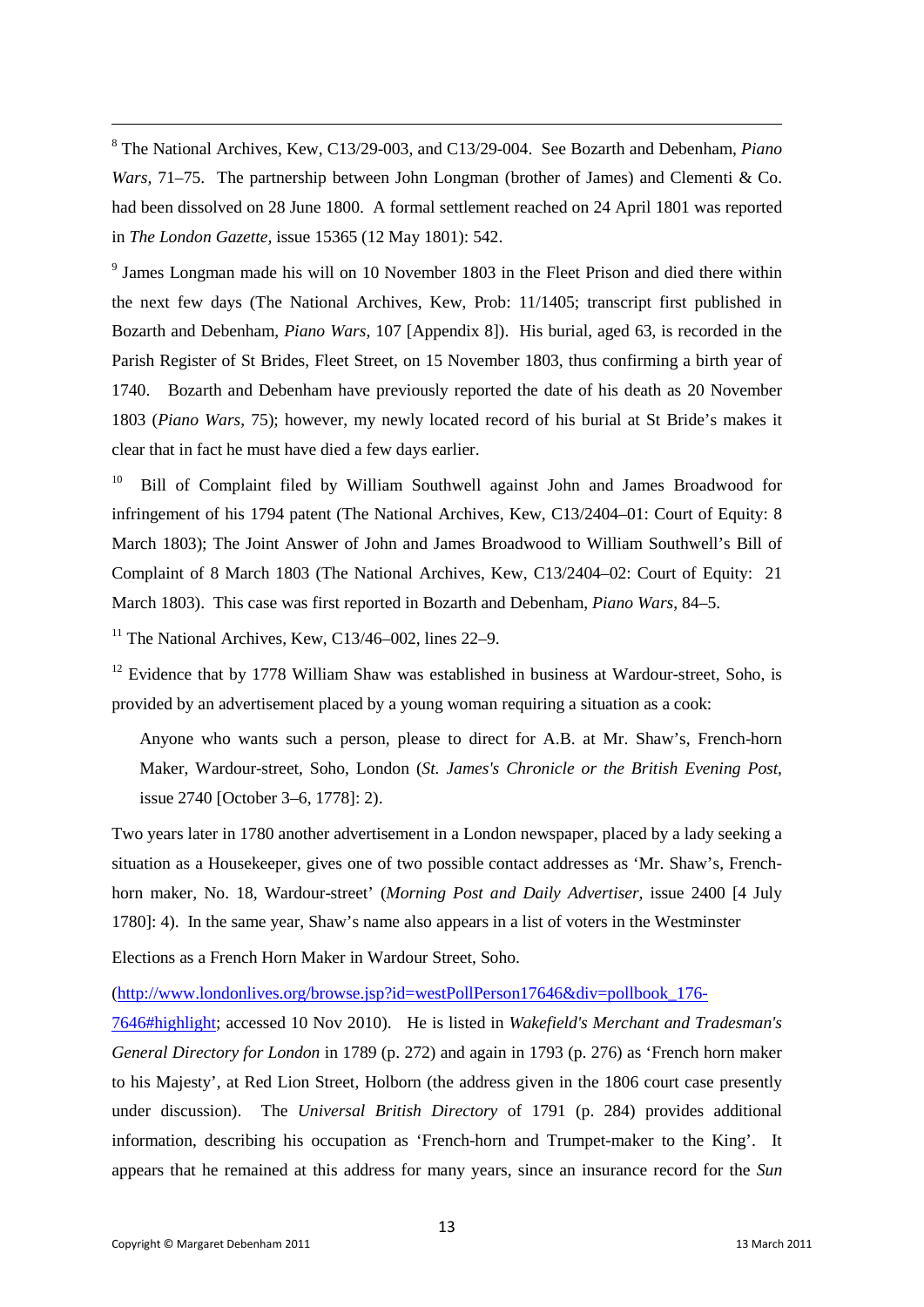*Assurance Company* in 1810 shows him in business with his sons at 21, Red Lion Street, Holborn, listed as smiths, tinmen, braziers, and French horn manufacturers **(**MS 11936/449/841727, 28 March 1810

[\[http://www.nationalarchives.gov.uk/a2a/records.aspx?cat=076-sun\\_2-0-449&cid=1-227#1-](http://www.nationalarchives.gov.uk/a2a/records.aspx?cat=076-sun_2-0-449&cid=1-227#1-227)

[227](http://www.nationalarchives.gov.uk/a2a/records.aspx?cat=076-sun_2-0-449&cid=1-227#1-227)]; accessed 30 January 2011). And in the *London and Country Directory* of 1811 the firm is cited at the same address trading as 'horn and trumpet manufacturers to his Majesty'. An example of a fine trumpet made by Shaw in 1787 survives in the Royal Collection of Her Majesty Queen Elizabeth II.

[\(http://royalcollection.org.uk/eGallery/object.asp?piclib=y&searchText=king+queen&makerNam](http://royalcollection.org.uk/eGallery/object.asp?piclib=y&searchText=king+queen&makerName=&category=&collector=&title=&rccode=&theme=&startYear=&endYear=&pagesize=80&object=72313&row=313&detail=magnify) [e=&category=&collector=&title=&rccode=&theme=&startYear=&endYear=&pagesize=80&obj](http://royalcollection.org.uk/eGallery/object.asp?piclib=y&searchText=king+queen&makerName=&category=&collector=&title=&rccode=&theme=&startYear=&endYear=&pagesize=80&object=72313&row=313&detail=magnify) [ect=72313&row=313&detail=magnify](http://royalcollection.org.uk/eGallery/object.asp?piclib=y&searchText=king+queen&makerName=&category=&collector=&title=&rccode=&theme=&startYear=&endYear=&pagesize=80&object=72313&row=313&detail=magnify); accessed 9 March 2011). Others are described by Eric Halfpenny, 'Notes on Two Later British Trumpets', *The Galpin Society Journal* 24 (July 1971), 79–83, and Peter Barton 'The Shaw Trumpets at Warwick Castle', *The Galpin Society Journal* 38 (April 1985), 147.

<span id="page-15-0"></span>13 *The Morning Chronicle*, issue 12771 (16 April 1810) contains a reference to the *The London Gazette* of 14 April in which Mr Jeyes, attorney of Charlotte Street, Fitzroy Square represented a bankrupt, Thomas Boyd of Maida Hill, Edgware Road. *Boyle's Court Guide* of April 1824 lists John Jeys [*sic*] at 69, Charlotte Street, Fitzroy Square.

<span id="page-15-1"></span><sup>14</sup> The National Archives Kew, C13  $70$  001.

<span id="page-15-2"></span><sup>15</sup> In his will (see note 9) James Longman's states that his appointed executrix Frances [St. John] Loftis was the mother of two children he had fathered. However, his legally married wife was still alive at the time of his death; she will be the subject of a future paper.

<span id="page-15-3"></span> $16$  See note 12.

**.** 

<span id="page-15-4"></span><sup>17</sup> A description of the specification of this patent, filed on 27 January 1801, appears in *The Repertory of Arts and Manufactures: Consisting of Original Communications, Specifications of Patent Inventions and Selections of Useful and Practical Papers from the Transaction of the Philosophical Societies of All Nations &c., &c*. (London: Nichols and Son, 1801), 288 and 367–9 (including an illustrative plate of the design). An example of a barrel organ made by John Longman, which travelled with William Edward Parry on his attempt to reach the North Pole in 1827, survives in the Scott Polar Research Institute in Cambridge.

<span id="page-15-5"></span> $18$  See note 1.

<span id="page-15-6"></span><sup>19</sup> See Bozarth and Debenham, *Piano Wars*, 64. In the past other researchers (including Bozarth and Debenham!) have speculated that John Longman of 131, Cheapside may have been either James Longman's brother, or perhaps a son or nephew. The case of Shaw and Jeyes v Longman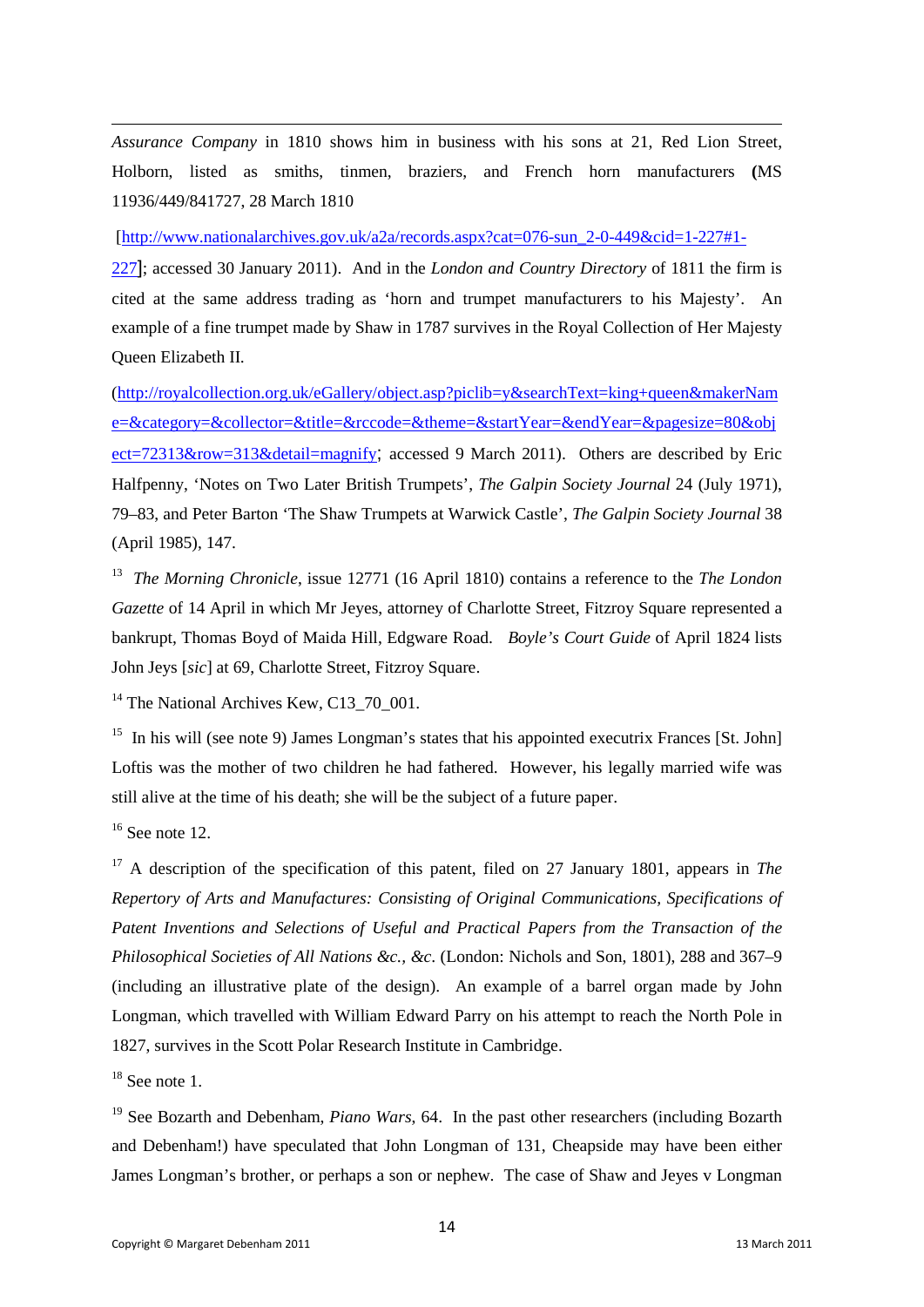and Loftis (alias St John) provides convincing evidence that, whilst this John was related both to James and his brother John, who lived in Milborne Port, he was the son of neither. It seems likely, given his age (see note 23), that he was their nephew, but this remains to be established.

<span id="page-16-0"></span><sup>20</sup> The National Archives Kew, C13 70 002. An extract from the Answer of John Longman to the Bill of Complaint of William Shaw and John Jeyes (transcription by the author) is given below. The document is dated 12 July 1806. [Note: The numbers in square brackets indicate the line numbers in the original document].

[2] ... this Defendant answers and says that he was intimately [inserted:] acquainted [then:] with James Longman in the said [3] Bill named formerly of Cheapside London now deceased and also with John Longman Brother of the said James Longman and [inserted:] with [then:] Muzio Clementi which said James Longman John Longman and Muzio Clementi were as [4] this Defendant believes Copartners in the Business of Musical Instrument Makers and Music Sellers And this Defendant further says that he himself was also brought up a Musical Instrument maker and worked in that [5] Capacity for the said House or Firm of Longman and Clementi and being a Relation of the said James and John Longman the said James Longman had expressed to have great regard for this Defendant and promised he would do [6] him all the good in his power to put him forward in Business as soon as he could extricate himself from his Concerns and Engagements with his said Brother as Partner and from the Covenants under which he was bound with [7] him and others and from a Law Suit in the Court of Chancery respecting his Partnership in which he was involved.

<span id="page-16-1"></span><sup>21</sup> *The Morning Post and Gazetteer*, London, issue 10351 (9 December 1801): 1.

<span id="page-16-2"></span><sup>22</sup> The author's transcription. The National Archives, Kew C13  $70\,$  01, lines 8–10.

<span id="page-16-3"></span> $^{23}$  John Longman died in 1816; his burial, recorded in the parish register of Westcheap St Peter on 4 January 1816, shows his age as 46 years, thus establishing a birth year of 1769/70. His address is given as 131, Cheapside; his place of birth and parentage remain unknown. *The Gentleman's Mazazine* 83/2 (1803): 1251 reports the marriage of John Longman of Cheapside to Miss S. Thompson, daughter of Thomas Thompson of Kensington. A Bishop's Transcript of the parish of St Matthew Friday Street records the marriage of the couple by licence on 23 October 1803, naming the bride as Sarai Thompson and the groom's parish as St Peter, Cheap [*sic*]. The author has located the baptism of two children born to the couple in the parish of St Peter West Cheap; they are Richard, baptised 21 December 1808, and George, born 13 June 1810 and baptised 8 July 1810.

<span id="page-16-4"></span><sup>24</sup> See Bozarth and Debenham *Piano Wars*, 65, for a description of the disagreement between James Longman and Clementi & Co at this time.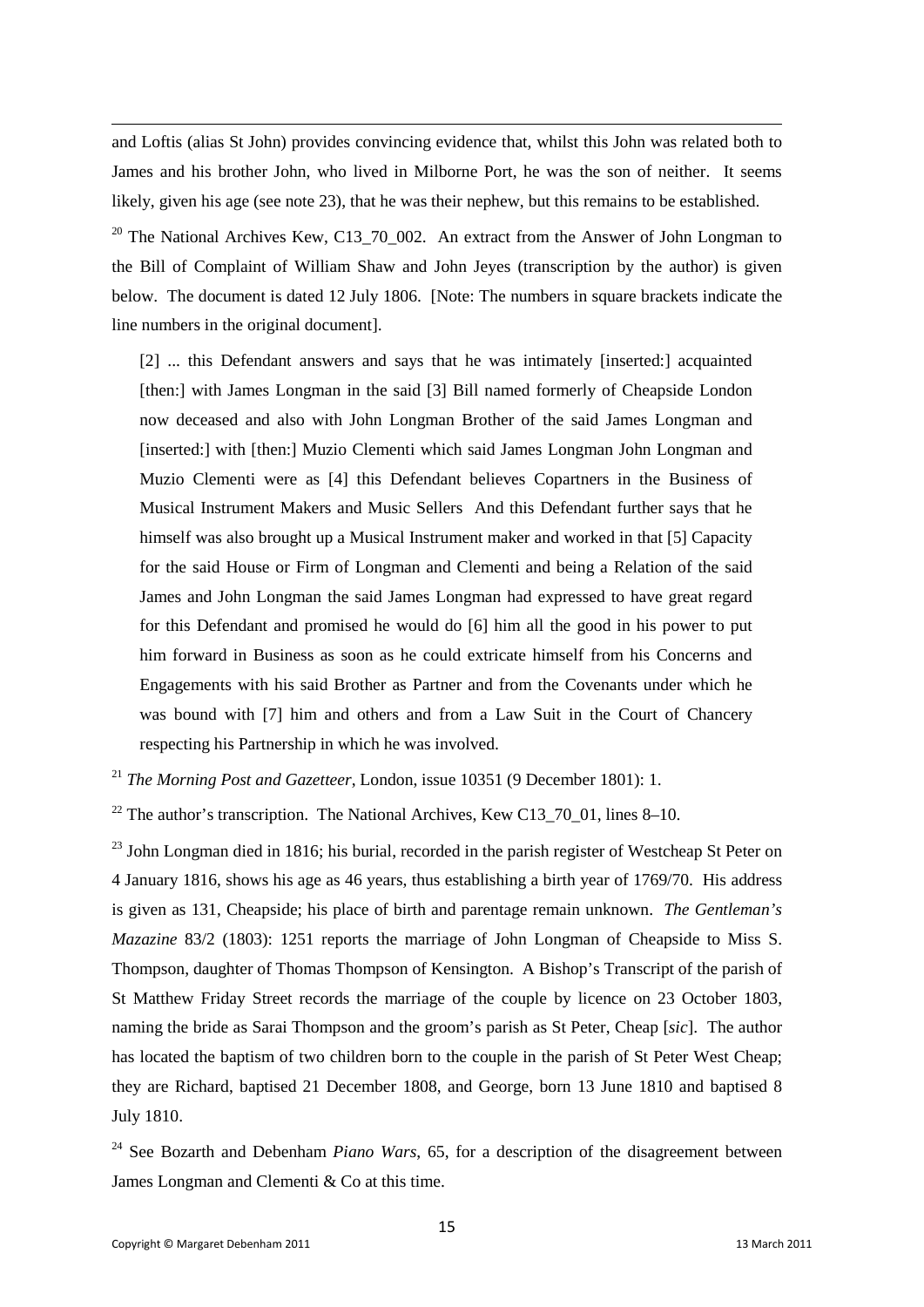<span id="page-17-0"></span> $25$  As is discussed in this paper, evidence from a contemporary newspaper advertisement in 1801 and other sources suggests this may not have been entirely true!

<span id="page-17-1"></span><sup>26</sup> According to Ian Maxted, *The Exeter Working Papers in Book History*, the company traded as John Longman at 131, Cheapside from 1801 to 1816, succeeded by Giles Longman and James Herron, *ca.* 1816–22. In common with other researchers, Maxted has assumed that the John Longman of Longman, Clementi & Co was one and the same person as the John Longman of 131, Cheapside, which the author has now demonstrated to be a misconception.

[\(http://bookhistory.blogspot.com/2007/01/london-1775-1800-l.html;](http://bookhistory.blogspot.com/2007/01/london-1775-1800-l.html) accessed 12 January 2011)

<span id="page-17-2"></span><sup>27</sup> *The Morning Post and Gazetteer*, London, issue 10351 (9 December 1801): 1. A later notice in 1804 advertises the publication of six grand marches for military band, published by M. P. Corrie and Co, 28, Haymarket; Longman & Co, No. 131, Cheapside; and at No. 6, Norfolk Street, Strand (*The Morning Post*, London, issue 11012 [20 January 20 1804]: 1)

<span id="page-17-3"></span> $28$  This piano was donated to the National Music Museum by David R. Bolton in 1996. Its fiveand-a-half-octave compass makes it likely that the firm was building square pianofortes to William Southwell's design at this time [\(http://orgs.usd.edu/nmm/KEYBOARD.HTM#Longman;](http://orgs.usd.edu/nmm/KEYBOARD.HTM#Longman) accessed 12 January 2011).

<span id="page-17-4"></span><sup>29</sup> Christie's Auction House (1997), Musical Instruments: Sale 7672, Lot 4; sold for £978: Description: 'A square piano by James Longman, the satinwood nameboard inscribed 'New Patent / J. Longman / No. [no number given]'. Additional description: '131 Cheapside London and decorated with painted floral trophies and pierced fretwork; the mahogany case with line inlay, on a trestle stand, 64.7/8 in. x 23.3/8 in. (164.8 cm x 59.4) cm) Compass:  $5.1/2$  octaves  $FF-c<sup>4</sup>$ .

Note that the auctioneers attributed the instrument to *James* Longman rather than *John*–– presumably on the erroneous assumption that the 'J' on the name board stood for James [\(http://www.christies.com/LotFinder/lot\\_details.aspx?pos=3&intObjectID=789233&sid](http://www.christies.com/LotFinder/lot_details.aspx?pos=3&intObjectID=789233&sid); accessed 1 February 2011).

<span id="page-17-5"></span><sup>30</sup> Michael Cole (private communication, 24 February 2011): 'Wherever the carcasses were made there is no doubt that Clementi & Co, and John Longman of 131 Cheapside were supplied by the same workshop, at least for the batch from which these pianos came c. 1803-5.'

<span id="page-17-6"></span>31 As reported in Bozarth and Debenham, *Piano Wars*, 63.

<span id="page-17-7"></span>32 First reported in Bozarth and Debenham, *Piano Wars*, 67.

<span id="page-17-8"></span><sup>33</sup> As first reported by Bozarth and Debenham (*Piano Wars*, 68), this letter is quoted verbatim by Clementi & Co in their Answer to the Bill of Complaint brought against them jointly by James Longman and his creditors, Styan, Hovill, and James, dated 23 July 1802 (The National Archives,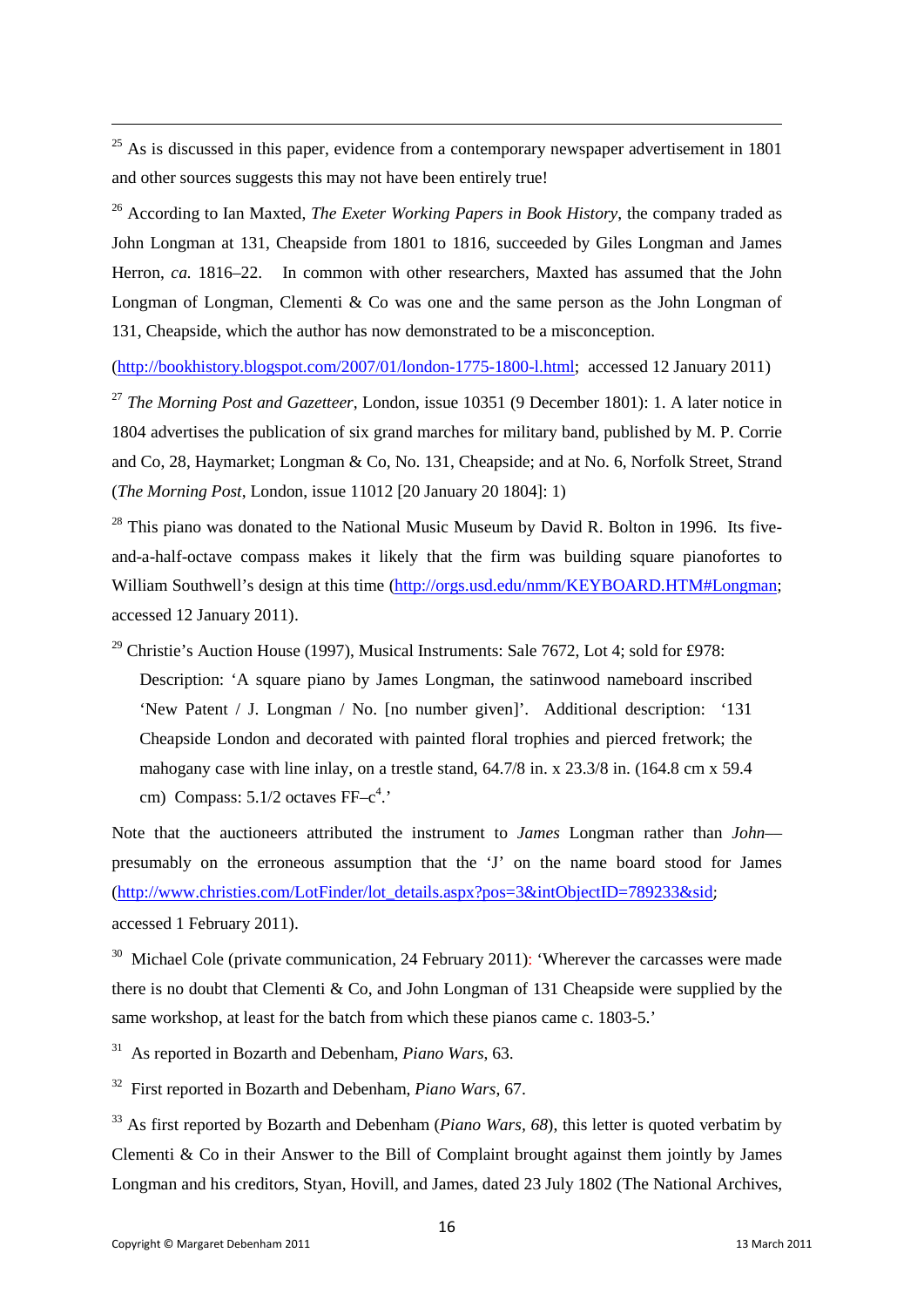Kew, C13/29/34; see *Piano Wars*, 84 [Appendix 1: Document 16]). An extract from our transcription of Folio 2 of this court document is given below. [Note: The numbers given in square brackets indicate the line numbers in the original court document].

...these Defendants Say they in the Month of March last received a written Notice from or in the Name of the said Complainant addressed to the said [21] John Longman and these Defendants dated the fourth day of March One thousand eight hundred and two [inserted:] and [then:] informing these Defendants thereof And also another written Notice from or in the Name of the said other Complainants of the same date and addressed in like manner [22] in the words and figures or to the Effect following Videlicit "We hereby give you Notice that James Longman of Cheapside London Music Seller hath by Indenture bearing date the  $15<sup>th</sup>$  day of January last assigned and made over unto us all and every Sum and Sums of [23] Money now due and owing or in future to become due and owing to him for or in respect of the Sum of One Pound one Shilling agreed to be paid to him for each and every Piano Forte or other Musical Instrument to be Manufactured by you and in which you [inserted:] any [then:] or either of you have or hath [24] made use of Exercised or introduced a certain Invention Specified in and by certain Letters Patent under the Great Seal of Great Britain commonly called the Irish Patent We do therefore [inserted:] hereby [then:] require you to deliver unto us an Account in writing of all such Piano Fortes or other [25] Musical Instruments wherein you or any of you have made used exercised or introduced the said Invention or any part thereof And we do also require you within fourteen days from the date hereof to pay unto us all and every such Sum and Sums of Money as shall be now due [26] and owing by such Account from you to the said James Longman for or in respect of the said sum of £1.  $1^s$ .  $0^d$  so agreed to be paid as aforesaid And in default thereof we shall feel ourselves obliged to file a Bill in Equity to enforce the Payment Dated the  $4<sup>th</sup>$  day of March [27] 1802 W<sup>m</sup> Styan Richard Hovil Jos James To John Longman Muzio Clementi Josiah Banger Frederick Augustus Hyde Frederick W<sup>m</sup> Collard and David Davis"

<span id="page-18-0"></span><sup>34</sup> *The London Gazette*, issue 15707 (2 June 1804), 692. A later notice in the same publication (issue 15794 [2 April 1805], 441) records the forthcoming dissolution on 5 April 1805 of the partnership between John Longman and Thos. Thompson, of Cheapside, trading as the Firm of Longman & Co., Musical Instrument Makers. Thomas Thompson may have been John Longman's father in law (see note 23) or possibly his brother-in-law, who was also named Thomas. In his will, made on 16 September 1801 and proved on 17 June 1813, Thomas Thompson senior left a property in Cheapside to his son Thomas and bequests to his daughter Sarai, still unmarried at the time the will was made (The National Archives, Kew, Prob/11/1545).